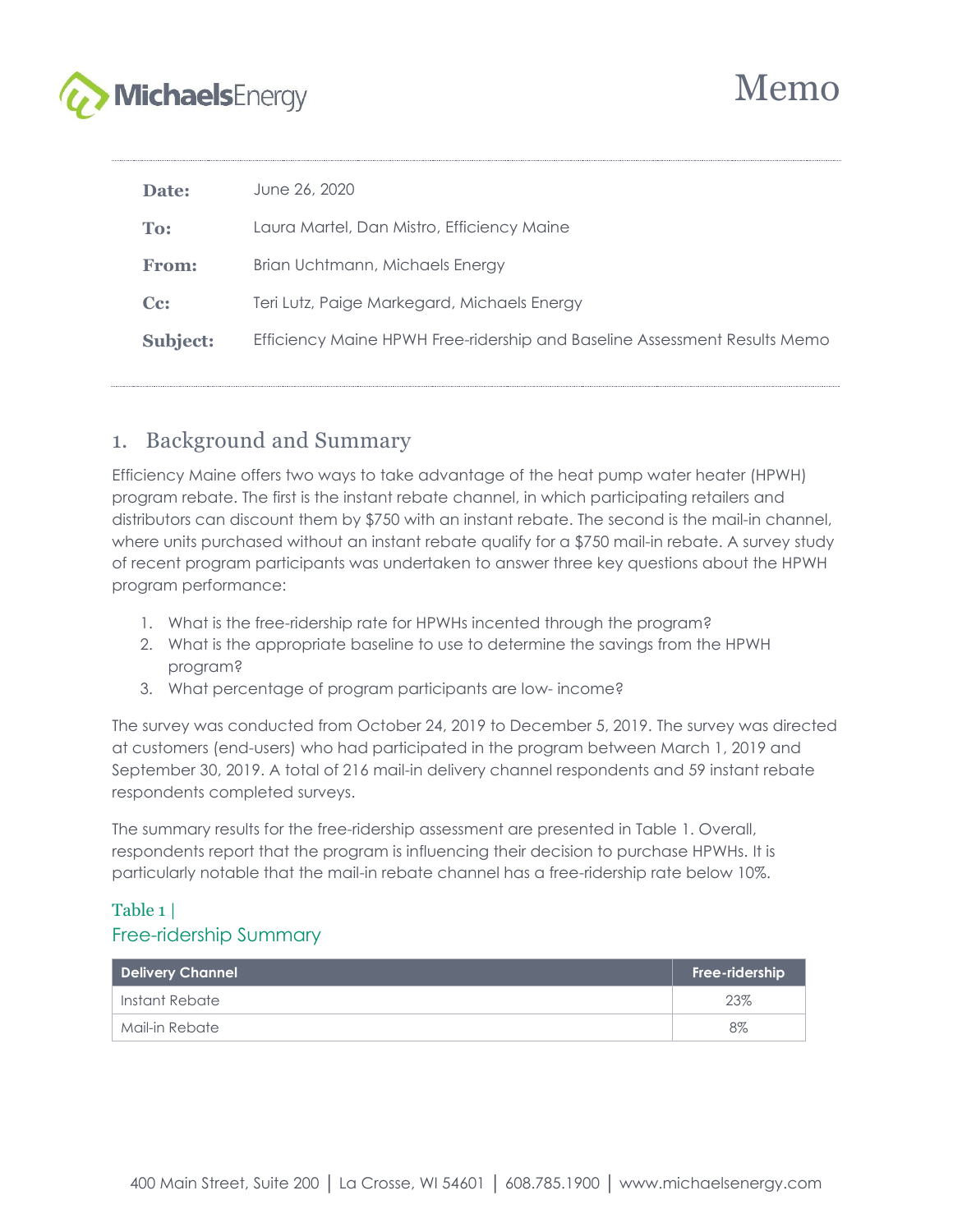The summary results for the baseline assessment are shown below. Both the instant rebate and mail-in rebate channels are replacing and displacing a variety of different water heaters with different baseline fuels and for different customer decision types.

## Table 2 | Pre-existing Equipment Characteristics

| Instant Rebate Channel Installation Pre-existing Equipment Condition and Fuel Type |                    |                 |             |           |  |  |  |
|------------------------------------------------------------------------------------|--------------------|-----------------|-------------|-----------|--|--|--|
| <b>Pre-existing Equipment</b>                                                      | <b>Total Count</b> | <b>Electric</b> | Gas         | Oil/Other |  |  |  |
| None/New Construction                                                              | 13                 | <b>None</b>     | <b>None</b> | None      |  |  |  |
| Non-working Unit                                                                   | 16                 | 9               | O           |           |  |  |  |
| Working Unit                                                                       | 29                 | 13              |             | 16        |  |  |  |
| Unknown Condition                                                                  |                    |                 |             |           |  |  |  |
| Total                                                                              | 59                 | 22              | ∩           | 24        |  |  |  |
| Mail-in Rebate Channel Installation Pre-existing Equipment Condition and Fuel Type |                    |                 |             |           |  |  |  |
|                                                                                    |                    |                 |             |           |  |  |  |
| <b>Pre-existing Equipment Category</b>                                             | <b>Total Count</b> | <b>Electric</b> | Gas         | Oil/Other |  |  |  |
| None/New Construction                                                              | 40                 | None            | None        | None      |  |  |  |
| Non-working Unit                                                                   | 38                 | 26              | 3           | 9         |  |  |  |
| Working Unit                                                                       | 129                | 71              |             | 55        |  |  |  |
| Unknown Condition                                                                  | 9                  | $\cap$          | O           | ∩         |  |  |  |

The summary results for the low-income assessment are shown below. Both the instant rebate and mail-in rebate channels are reaching a similar portion of low-income participants.

#### Table 3 |

#### Low-income Participation Summary

| <b>Delivery</b><br><b>Channel</b> | Total<br>respondents | Decline/Don't<br><b>Know Income</b><br><b>Status</b> | Not low-<br>income | Low-income | Low-income $%$ of<br>respondents<br>providing income<br>data |
|-----------------------------------|----------------------|------------------------------------------------------|--------------------|------------|--------------------------------------------------------------|
| Mail-in                           | 216                  | 40                                                   | 151                | 25         | 14.2%                                                        |
| Instant                           | 59                   |                                                      | 49                 |            | 14.0%                                                        |

# 2. Free-ridership Methodology

Free-ridership was assessed using the self-report method based on the *Pennsylvania Act 129 Evaluation Framework, Appendix C. Common Approaches for Free Riders for Downstream Programs*. Because only seven participants were not aware of the Efficiency Maine incentive, the free-ridership methodology for downstream programs is appropriate, as the vast majority of participants surveyed were aware of the incentive.

Program attribution considers:

• Intention to carry out the project without program incentive.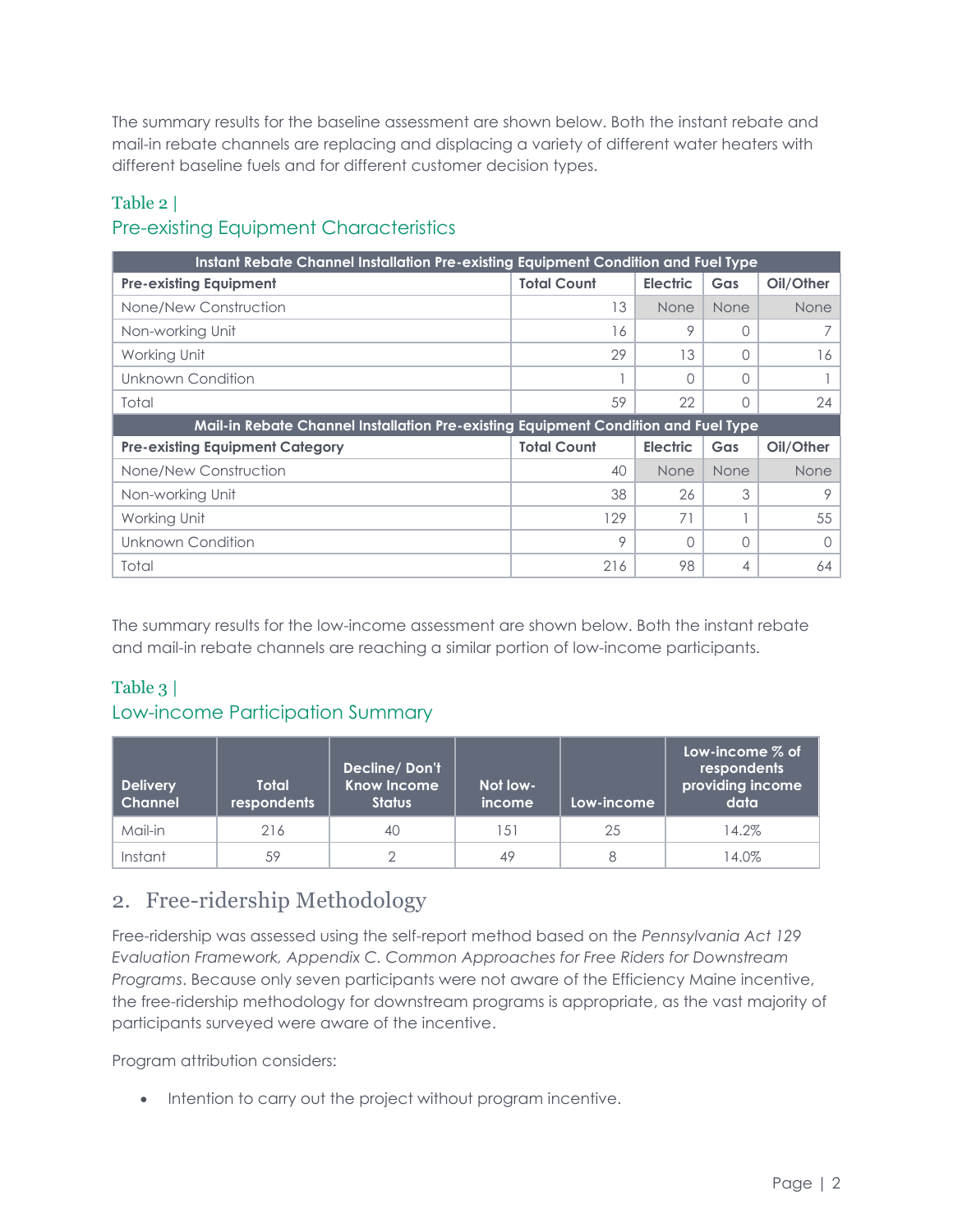• Influence of program in participant's decision to purchase program qualifying equipment.

> *Free-Ridership = Intention Score + Influence Score*, *where each component is measured from 0 to 0.5*

A full free-rider will score 1.00, or 100%, with each component measured as 0.5, or 50%. A full nonfree-rider will measure 0.00, or 0%.

# 2.1 Intention

Intention is assessed based on pertinent counterfactual alternatives. [Table 4](#page-2-0) reflects the alternatives pertinent for a HPWH purchase. If the participant would have selected the same or an equally efficient option without the rebate, the intention score is 0.5. If the participant would have done anything else, the intention score is zero. Those that responded "don't know" to the intention question were dropped from the analysis.

#### *Intention Survey Question: If Efficiency Maine had not provided a \$750 rebate toward the purchase of your new heat pump water heater, what would you have likely done?*

#### <span id="page-2-0"></span>Table 4 | Intention Score Scale

| <b>Counterfactual Response</b>             | <b>Intention Score</b> |
|--------------------------------------------|------------------------|
| Cancel/Postpone                            |                        |
| Repair Old Appliance                       |                        |
| Purchase Less Expensive Appliance          |                        |
| Purchase Less Efficient Appliance          | 0                      |
| Purchase Same Appliance without the Rebate | 0.5                    |
| Don't Know                                 | Drop                   |

# 2.2 Influence

Influence is measured by assessing how important key program design factors were in the participant's decision. The highest rating for any factor determines the influence score, regardless of what factor it is. Influence factors receiving a "don't know" were dropped from the analysis.

*Influence Survey Question: On a scale of 1 to 5 with 1 being "Not at all influential" and 5 being "Extremely influential", how influential was the [INFLUENCE FACTOR] in your decision to install a heat pump water heater?*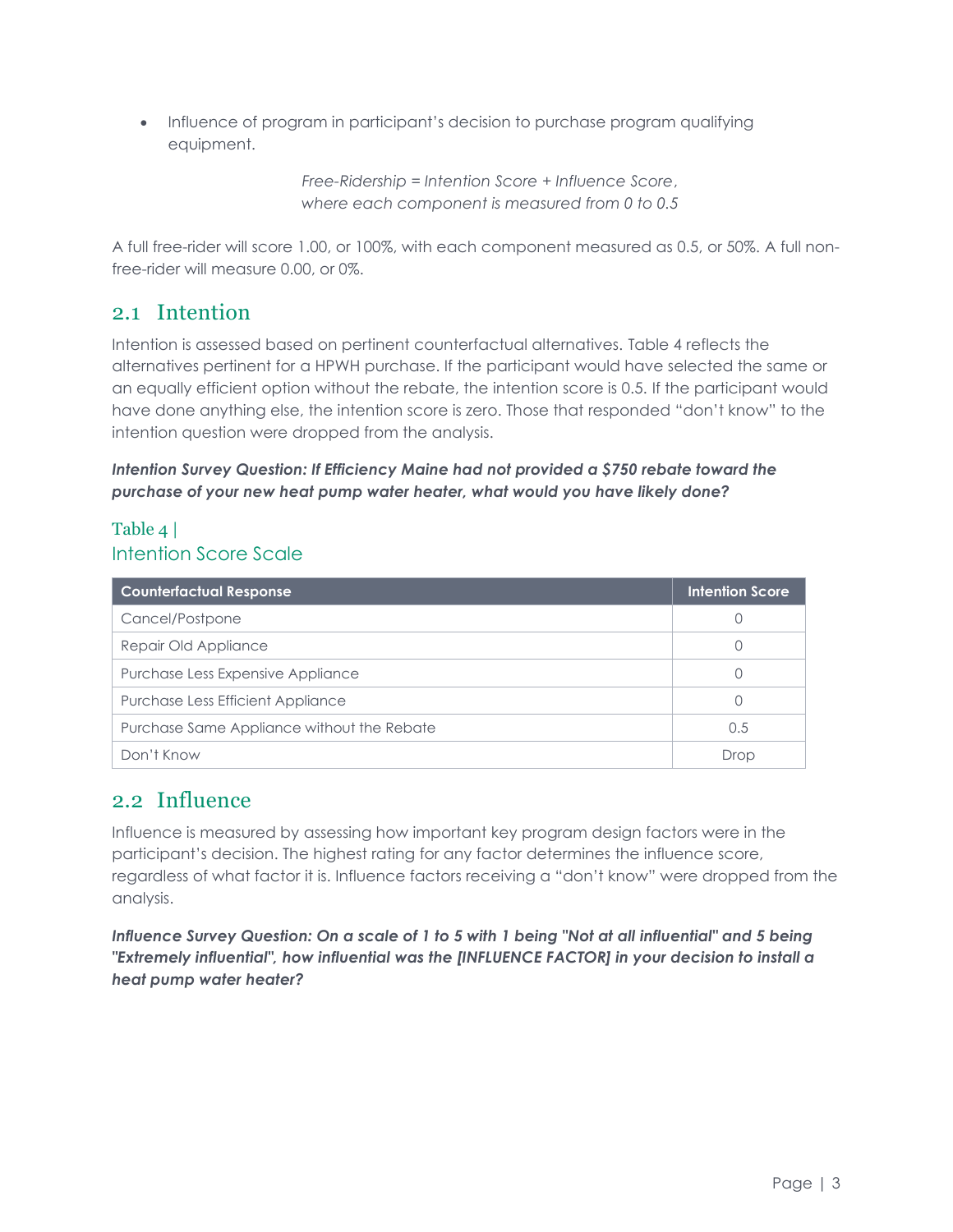## Table 5 | Influence Rating Scale

| Calculation of Influence Score: Rate Influence of program elements                                    |  |   |   |   |  |    |           |
|-------------------------------------------------------------------------------------------------------|--|---|---|---|--|----|-----------|
| Not at all<br><b>Extremely</b><br><b>Influential</b><br><b>Influential</b><br><b>Influence Factor</b> |  |   |   |   |  |    |           |
| \$750 Rebate                                                                                          |  |   | 3 | 4 |  | DК | <b>NA</b> |
| Plumber Recommendation                                                                                |  | っ | 3 | 4 |  | DК | <b>NA</b> |
| Retailer Recommendation                                                                               |  |   | 3 | 4 |  | DK | <b>NA</b> |

#### Table 6 | Influence Score Scale

| <b>Program Influence Rating</b> | <b>Influence Score</b> |
|---------------------------------|------------------------|
| 1-Not at all influential        | 0.5                    |
| 2                               | 0.375                  |
| 3                               | 0.25                   |
|                                 | 0.125                  |
| 5-Extremely influential         | $\left( \right)$       |
| Don't Know                      | Drop                   |

# 3. Baseline Assessment Methodology

A self-report survey approach was used to provide information and data for informing the appropriate baseline when determining savings from the HPWH program. The current HPWH program assumes that the HPWHs are lost-opportunity measures. Specifically, it assumes that the baseline technology is a standard efficiency electric resistance water heater, and that water use and heating patterns are constant between the baseline electric resistance heater and the new HPWH.

The survey included information on the fuel source, operating condition, and age of equipment that was replaced with a HPWH. Some qualifying HPWH units are equipped with 'smart' loadshifting features, which may provide additional savings and demand response opportunities. To quantify these components, the following specific data points were included on the survey: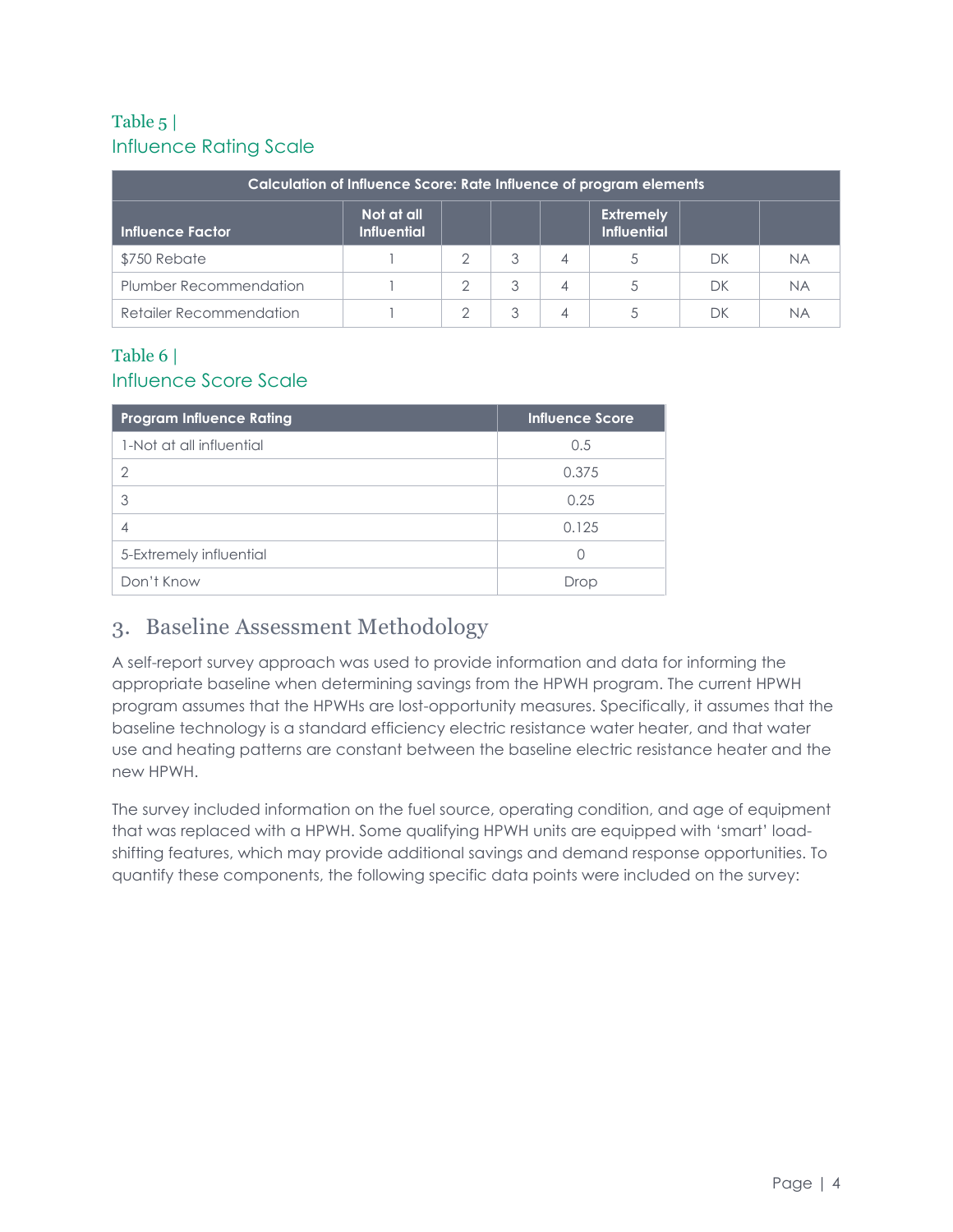## Table 7 | Baseline Equipment and Operational Data Collection

| <b>Baseline Equipment and Operational Data to Collect</b> |                                                                                                                                                                                                                                                              |  |  |  |  |
|-----------------------------------------------------------|--------------------------------------------------------------------------------------------------------------------------------------------------------------------------------------------------------------------------------------------------------------|--|--|--|--|
| <b>Data Point</b>                                         | <b>Rationale</b>                                                                                                                                                                                                                                             |  |  |  |  |
| Baseline fuel type                                        | If data show that fuel switching is occurring, then the<br>relative numbers of each baseline fuel type should be<br>quantified.                                                                                                                              |  |  |  |  |
| Functionality of the old equipment                        | If retrofit scenarios are encountered, the relative ratio of<br>lost-opportunity to retrofit measures should be estimated.                                                                                                                                   |  |  |  |  |
| Estimated cost to repair old unit                         | Provide information about end user decision-making                                                                                                                                                                                                           |  |  |  |  |
| Total installation cost                                   | Retrofit cost-benefit testing requires an estimated<br>average total installation cost of the new HWPH.                                                                                                                                                      |  |  |  |  |
| Use of "smart" or "grid connected" features               | HPWHs incented through the program may have 'smart'<br>load shifting features. The ratio of installed units<br>equipped and using load-shifting should be researched<br>if load-shifting/residential demand response benefits are<br>eligible to be claimed. |  |  |  |  |

It can be difficult to assess whether a HPWH installation represents a lost opportunity or a retrofit installation. The installation categorization depends on the interplay between two factors:

- 1. If the existing equipment was functional when the new equipment was installed
- 2. The estimated useful life (EUL) and age of the existing unit. EUL assumptions used in this analysis are consistent with the Maine TRM. The EUL for tank water heaters is assumed to be 13 years, and the EUL for tankless water heaters is assumed to be 25 years<sup>1</sup>.

Lost Opportunity Installation: This decision type category follows the Maine TRM conventions for customer purchases for "Replace on Burnout" and "New Construction2." The baseline for both decision types are federal standards or standard market practice for new equipment.

- Replace on Burnout: The customer is in the market to purchase new equipment because the existing equipment is worn out or otherwise needs to be replaced
- New Construction: The customer is in the market to purchase new equipment for a new construction or new capacity project or as part of a planned renovation, or to add controls to improve the performance of new equipment.

Retrofit Installation: This decision type category occurs when a customer's existing equipment is in working order and has remaining useful life. The existing equipment operation becomes the baseline in this scenario.

The decision to use a specific age cut-off to distinguish between a retrofit and "replace on burnout" installation is ambiguous in the TRM, and it impacts what assumptions are used to calculate the savings associated with installation of the new HPWH. There are a range of

<sup>1</sup> [https://www.efficiencymaine.com/docs/EMT-TRM\\_Retail\\_Residential\\_v2020\\_4.pdf](https://www.efficiencymaine.com/docs/EMT-TRM_Retail_Residential_v2020_4.pdf)

<sup>&</sup>lt;sup>2</sup> [https://www.efficiencymaine.com/docs/EMT-TRM\\_Retail\\_Residential\\_v2020\\_4.pdf](https://www.efficiencymaine.com/docs/EMT-TRM_Retail_Residential_v2020_4.pdf) page 7.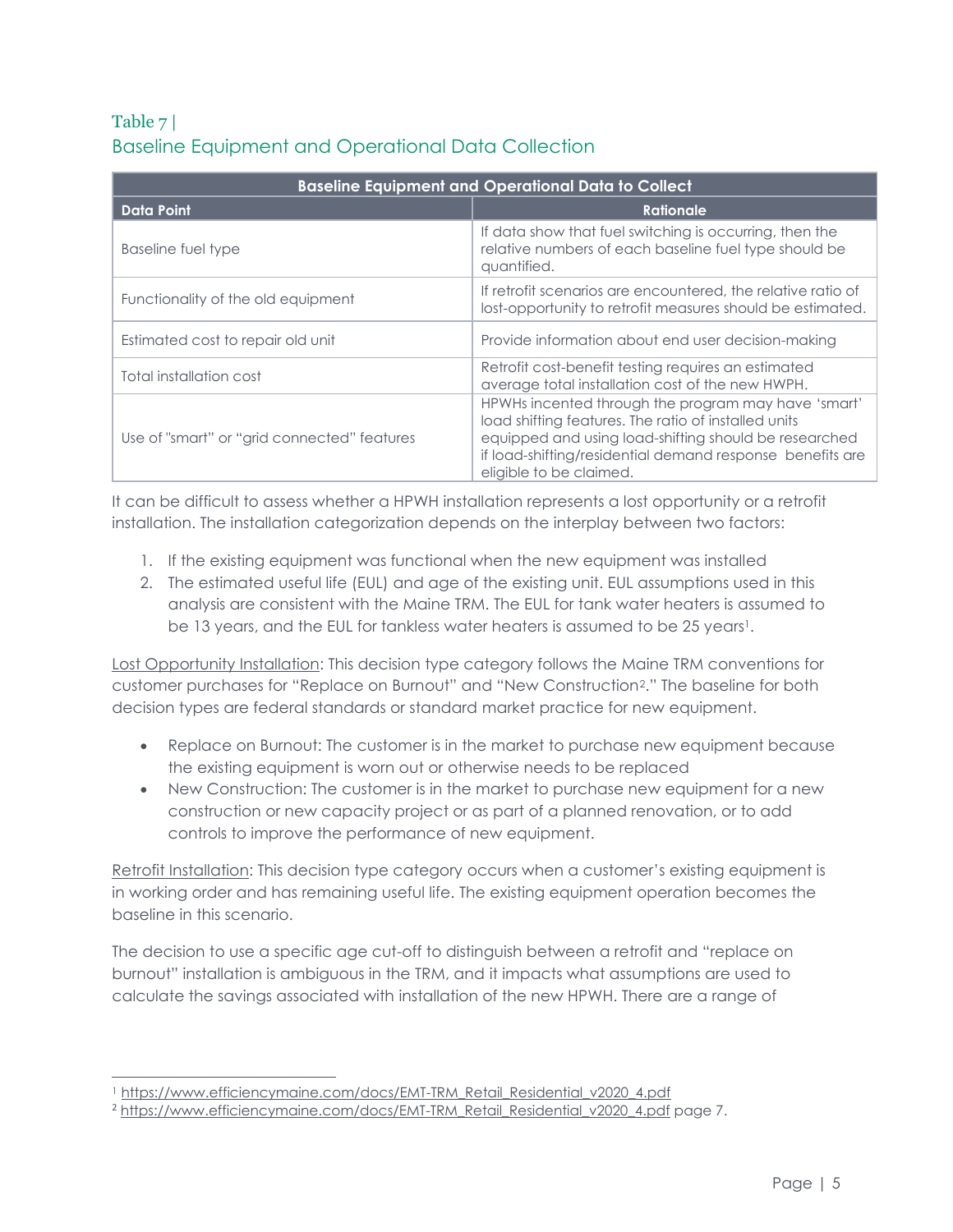conditions that could result in either a lost opportunity or retrofit categorization. For the purposes of this analysis, the baseline equipment will be determined under two sets of assumptions.

Both sets of assumptions require that the baseline equipment is functional, but the "more restrictive approach" restricts the retrofit categorization to units replacing existing equipment newer than 50% of the EUL. The "less restrictive approach" sets the cutoff at 100% of the existing equipment EUL. Both of these approaches exclude newer equipment that might be in need of repair from the retrofit categorization.

The results of the survey will be used to present the baseline fuel mix and installation type for both criteria definitions. A summary of the screening parameters is provided below in table 8.

#### Table 8 | Baseline Equipment and Operational Data Collection

| <b>Retrofit Criteria</b> |                                  |                                  |  |  |  |  |
|--------------------------|----------------------------------|----------------------------------|--|--|--|--|
| Factor                   | <b>More Restrictive Approach</b> | <b>Less Restrictive Approach</b> |  |  |  |  |
| Existing Unit Condition  | Functional                       | Functional                       |  |  |  |  |
| Age of the Existing Unit | Less than 50% of EUL             | Less than 100% of EUL            |  |  |  |  |

Baseline Fuel Types: The baseline for retrofit installations will be that of the fuel type in use prior to the installation of the new HPWH. For lost opportunity installations, the fuel type of the assumed baseline water heater will be determined based on the answer to question "If you had NOT purchased a heat pump water heater, what type of water heater would you have most likely purchased?" Table 9 outlines the breakdown of fuels that were explicitly reported, as well as an inferred non-electric column. Inferred non-electric totals were tallied from written responses that suggested the HPWH replaced a delivered fuel but did not indicate a specific fuel.

#### Table 9 |

#### Pre-existing equipment by Fuel

| <b>Pre-existing Equipment by Fuel</b>                                                                                              |     |    |  |    |  |   |                             |
|------------------------------------------------------------------------------------------------------------------------------------|-----|----|--|----|--|---|-----------------------------|
| <b>Natural</b><br><b>Total</b><br><b>Electric</b><br>Oil<br><b>Delivery Channel</b><br>Non-<br>Kerosene<br>Propane<br>Count<br>Gas |     |    |  |    |  |   | <b>Inferred</b><br>electric |
| Mail-in                                                                                                                            | 165 | 97 |  | 44 |  | ≘ |                             |
| Instant                                                                                                                            | 46  | クク |  | 16 |  |   |                             |

Oil, propane, kerosene, and inferred non-electric counts will be reported together for the remainder of this analysis. If no prior fuel type is known or can be inferred, then the installation is excluded from the baseline fuel counts. The following algorithm was used to bin (categorize) each respondent. The percentage of the total respondents in each bin determined the baseline equipment and installation type for HPWH.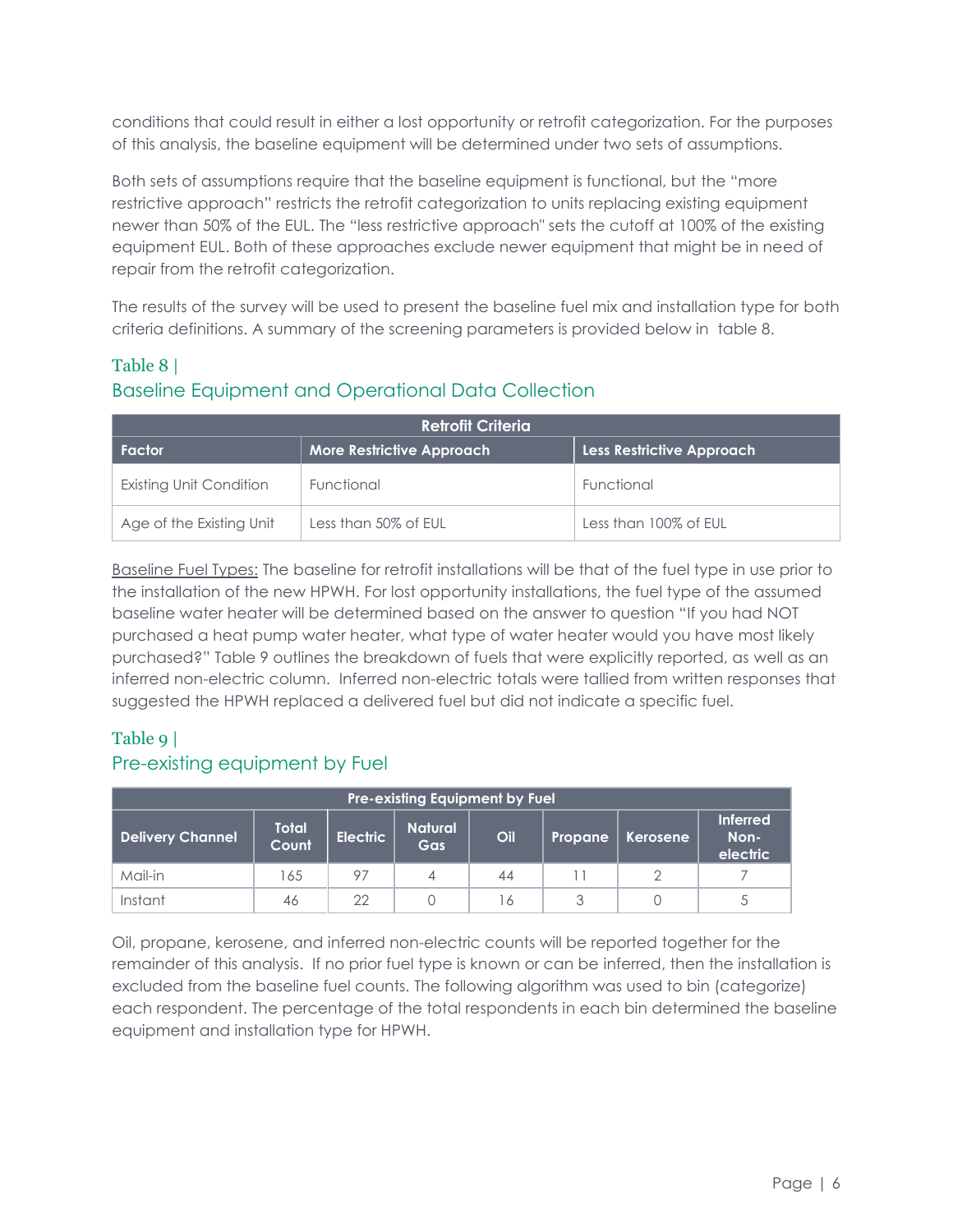#### Table 10 | Baseline Variables and Categorization

| <b>Measure</b>   |                                                                                                                                                      | <b>Free-Rider</b>    |           |                            |  |  |
|------------------|------------------------------------------------------------------------------------------------------------------------------------------------------|----------------------|-----------|----------------------------|--|--|
| Category         | <b>Electric</b>                                                                                                                                      | Gas                  | Oil/Other |                            |  |  |
| Lost Opportunity | $\lceil a+b\rceil/R$                                                                                                                                 | $\lceil a+b\rceil/R$ | $[a+b]/R$ | Determined using           |  |  |
| Retrofit         | C/R                                                                                                                                                  | C/R                  | C/R       | Free-ridership<br>analysis |  |  |
| <b>Variable</b>  |                                                                                                                                                      |                      |           |                            |  |  |
| $\alpha$         | Count of prior fuel type (electric, gas, oil/propane) for HPWHs replacing non-<br>functional/non-existent units if the alternative fuel is not known |                      |           |                            |  |  |
| $\mathsf{b}$     | Count of alternative fuel type (electric, gas, oil/propane for HPWHs replacing<br>non-functional/non-existent units (From question 33)               |                      |           |                            |  |  |
| C                | Count of existing fuel type for retrofit installations                                                                                               |                      |           |                            |  |  |
| R                | Total number of completed surveys with known fuel type (total of a, b and c)<br>and decision type                                                    |                      |           |                            |  |  |

# 3.1 Low-Income

Three questions were used to determine the income status of the respondents.

- 1. Counting yourself, how many people normally live in your home?
- 2. We know many people consider income information very private, we are just looking for an above or below response. Over the last year, was your total household gross income before taxes, counting everyone living in your home above or below \$XX,XXX? - *the income threshold was determined based on the answer to question 1.*
- 3. Does anyone in your household participate in any of these programs?
	- a. The MaineCare program through DHHS (Department of Health and human Services)
	- b. Temporary Assistance for Needy Families (TANF) cash assistance program through DHHS
	- c. Child Care assistance program though DHHS
	- d. Food assistance from the Women, Infants and Children program or WIC through DHHS
	- e. Food Supplements or SNAP
	- f. Medicare Part D subsidy
	- g. Weatherization assistance from a Community Action Agency (CAA)
	- h. LIHEAP fuel assistance from a CAA
	- i. Help with energy costs through a Low Income Assistance Plan from your electric company
	- j. Free or reduced-cost meals in a school breakfast or lunch program
	- k. None
	- l. Other (please specify)

The first two questions asked about the size and income characteristics of the household. If the respondent answered "below" to the second question, then the respondent was classified as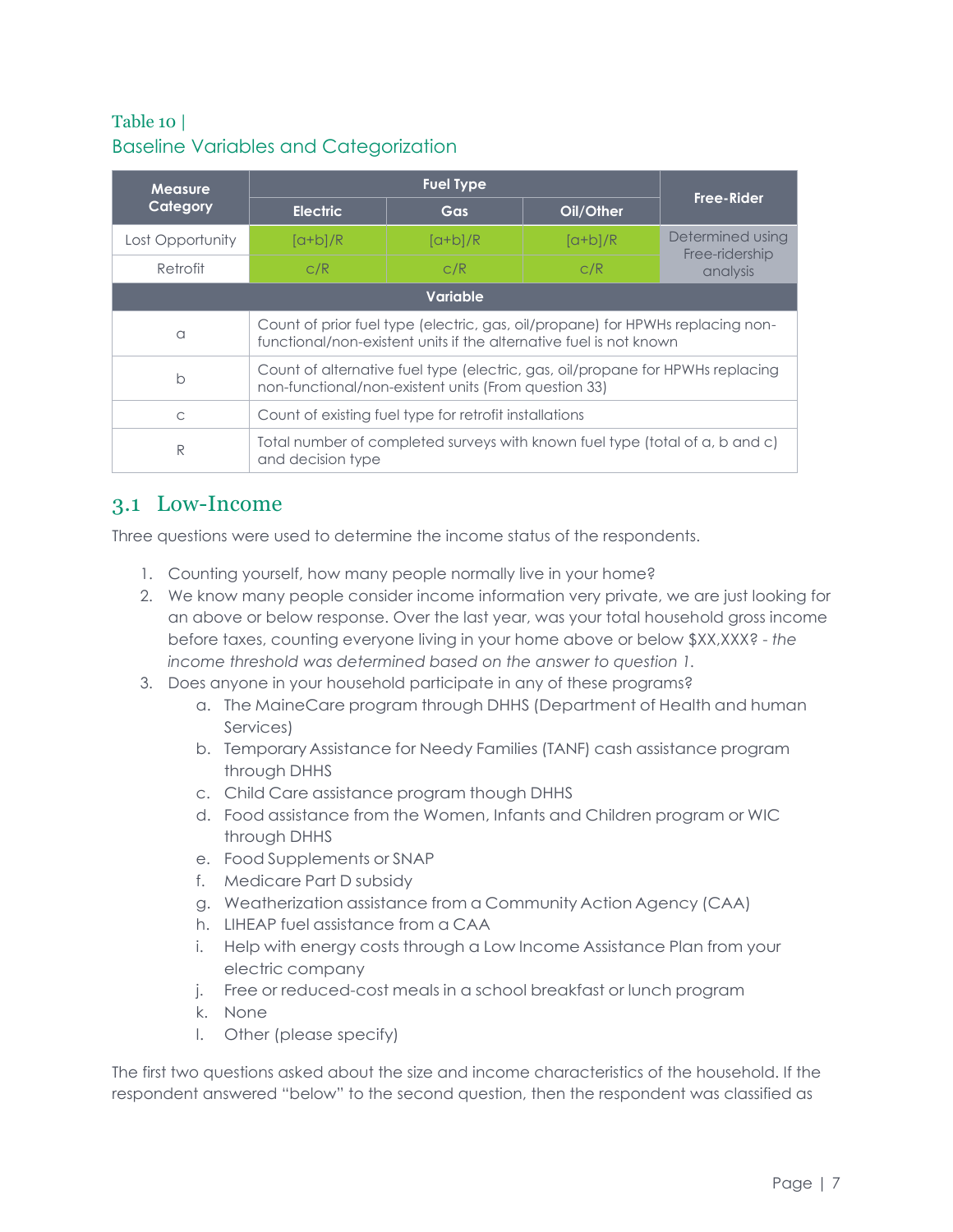low-income. Households whose income exceeded the low-income threshold were not considered low-income. Respondents that declined to answer or did not know the household characteristics were asked the third question. Respondents that answered "yes" to any of the listed options were also included in the low-income category.

# 4. Results

The survey was conducted from October 24, 2019 to December 5, 2019. The survey was directed at customers (end-users) who had participated in the program between March 1, 2019 and September 30, 2019. A total of 216 mail-in delivery channel customers and 59 instant rebate customers completed surveys.

# 4.1 Free-ridership Findings

Overall, the program experienced a relatively low free-ridership rate.

The completed surveys included 216 responses from the mail-in delivery channel, and 59 responses from the instant rebate delivery channel3. Of these, 187 mail-in delivery channel responses and 47 instant rebate responses completed the full free-ridership question set. Only respondents that completed the free-ridership questions were used to calculate the freeridership scores.

The results show that overall, the instant rebate channel has a free-ridership rate of 23%, and the mail-in rebate has a free-ridership rate of 8% as seen below in table 11. There was little distinction in free-ridership rates based on the operational status of the existing equipment. Looking at the total respondent population, the operational and non-operational units had a free-ridership rate of 10% and 12%, respectively, while new construction and units with unknown operational status had a free-ridership rate of 8% as seen in table 12 below. The free-ridership results are summarized below, along with the individual intention and influence averages.

## Table 9 |

#### Free-ridership by Program Channel

| Free-ridership by Program Channel |     |     |    |                                                    |  |  |
|-----------------------------------|-----|-----|----|----------------------------------------------------|--|--|
| <b>Program Channel</b>            |     |     |    | Sample Size   Intention   Influence   Free-rider % |  |  |
| Instant Rebate                    | 47  | 16% | 7% | 23%                                                |  |  |
| Mail-in Rebate                    | 187 | 5%  | 3% | 8%                                                 |  |  |

<sup>&</sup>lt;sup>3</sup> Only seven total respondents were not aware that the equipment was eligible for a rebate, so it was not necessary to develop a specific battery of questions to calculate free-ridership rates for respondents not aware of the rebate at the time of purchase.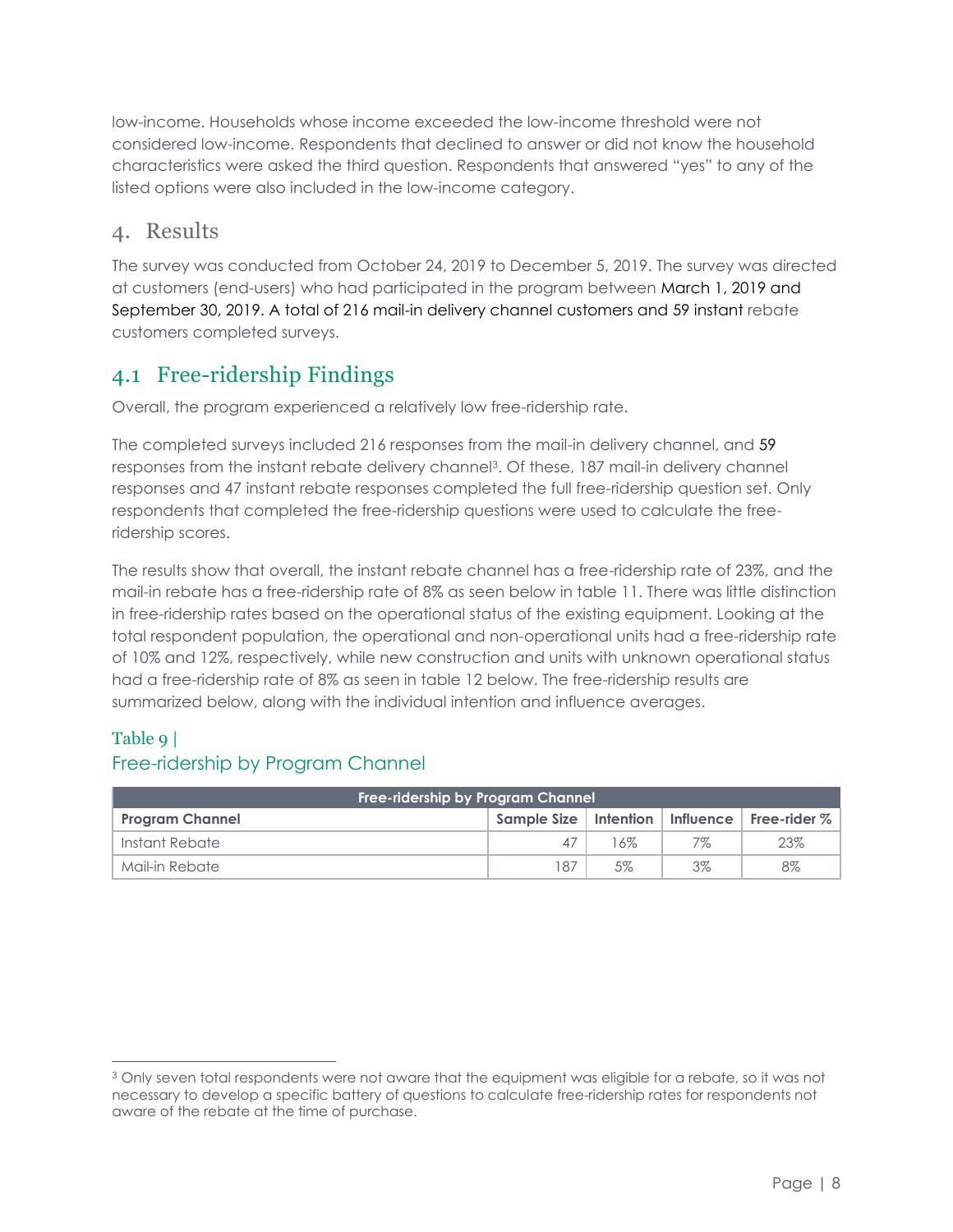# Table 12 | Free-ridership by Equipment Operational Status

| <b>Free-ridership by Equipment Operational Status</b> |             |                   |                  |                        |  |  |  |  |
|-------------------------------------------------------|-------------|-------------------|------------------|------------------------|--|--|--|--|
| <b>Status</b>                                         | Sample Size | Intention $\vert$ | <b>Influence</b> | $\mid$ Free-rider $\%$ |  |  |  |  |
| Working                                               | 139         | 6%                | $4\%$            | 10%                    |  |  |  |  |
| Not Working                                           |             | 9%                | $3\%$            | 12%                    |  |  |  |  |
| Unknown/New Construction/N/A                          |             | 6%                | $3\%$            | 8%                     |  |  |  |  |

# 4.2 Baseline Findings

The survey responses provided a detailed look at the operating condition and fuel types for the domestic hot water systems that were replaced with HPWH. Overall, the data calculated from table 13 below, show that more than half of the respondents reported that they replaced functional units. This included just under 50% of the instant rebate and 62% of the mail-in rebate installations. Approximately 20% of the installations for both channels were new installations that did not replace existing equipment. When existing equipment was replaced, approximately half (48%) of the removed units in the instant rebate channel and 59% of the removed units in the mail-in channel used electric fuel for their domestic hot water. Most of the rest of the removed equipment used oil or other delivered fuels as the primary fuel source. None of the instant rebate installations, and only four of the mail-in rebate installations replaced existing natural gas equipment.

#### Table 13 |

# Pre-existing Equipment Characteristics

| Instant Rebate Channel Installation Preexisting Equipment Condition and Fuel Type |                    |                 |                  |             |  |  |  |  |
|-----------------------------------------------------------------------------------|--------------------|-----------------|------------------|-------------|--|--|--|--|
| <b>Pre-existing Equipment</b>                                                     | <b>Total Count</b> | <b>Electric</b> | Gas              | Oil/Other   |  |  |  |  |
| None/New Construction                                                             | 13                 | None            | None             | <b>None</b> |  |  |  |  |
| Non-working Unit                                                                  | 16                 | 9               | 0                |             |  |  |  |  |
| Working Unit                                                                      | 29                 | 13              | $\left( \right)$ | 16          |  |  |  |  |
| Unknown Condition                                                                 |                    | Ω               |                  |             |  |  |  |  |
| Total                                                                             | 59                 | 22              | Ω                | 24          |  |  |  |  |
| Mail-in Rebate Channel Installation Preexisting Equipment Condition and Fuel Type |                    |                 |                  |             |  |  |  |  |
|                                                                                   |                    |                 |                  |             |  |  |  |  |
| <b>Pre-existing Equipment Category</b>                                            | <b>Total Count</b> | <b>Electric</b> | Gas              | Oil/Other   |  |  |  |  |
| None/New Construction                                                             | 40                 | None            | None             | <b>None</b> |  |  |  |  |
| Non-working Unit                                                                  | 38                 | 26              | 3                | 9           |  |  |  |  |
| Working Unit                                                                      | 129                | 71              |                  | 55          |  |  |  |  |
| Unknown Condition                                                                 | 9                  | ∩               | $\cap$           | $\Omega$    |  |  |  |  |

The information collected was used to assess the percentage of the total program units that could be classified as either a "Lost Opportunity" or "Retrofit" installation. As described in the methodology section, the retrofit criteria were calculated using either a more restrictive criteria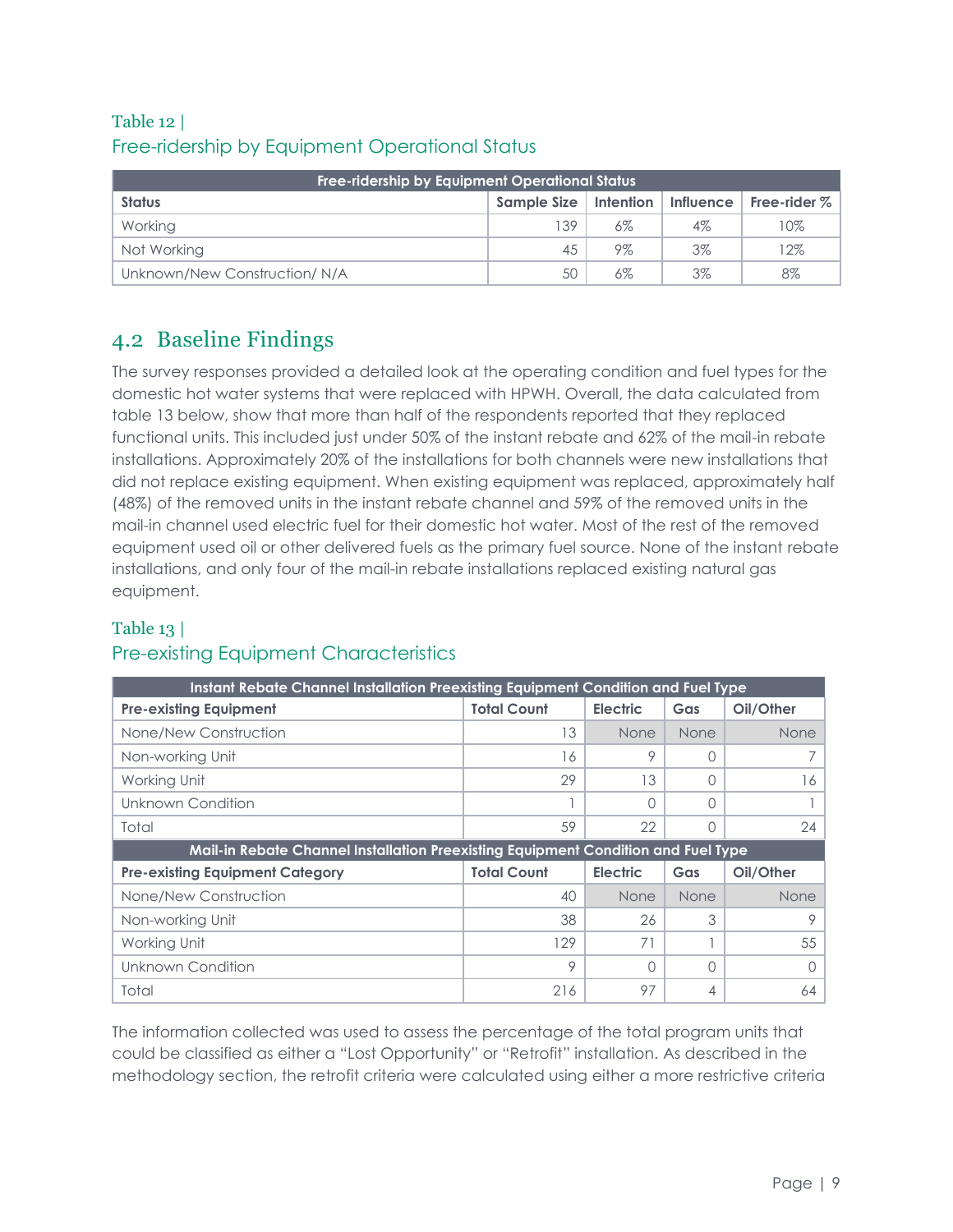that required the functional existing unit be newer than half the EUL, and a less restrictive criteria that required that the functional existing unit be newer than the EUL of the existing equipment.

The baseline fuel type for retrofit installations is the fuel type in use prior to the installation of the new HPWH. For lost opportunity installations, the fuel type of the existing water heater was determined based on the answer to the question "If you had NOT purchased a heat pump water heater, what type of water heater would you have most likely purchased?" If no fuel type was recorded for this question, then the prior fuel type was assumed. The following variable inputs listed in

<span id="page-9-0"></span>[Table 4](#page-9-0) were found for mail-in and instant rebate respondents.

#### Table 14 | Cleaned<sup>4</sup> Existing and Alternative Fuel Survey Data

| Instant Rebate Channel Installation Preexisting Equipment Condition and Fuel Type |     |          |                      |           |              |                                |                                |                     |
|-----------------------------------------------------------------------------------|-----|----------|----------------------|-----------|--------------|--------------------------------|--------------------------------|---------------------|
|                                                                                   |     |          | <b>Existing Fuel</b> |           |              | <b>Alternative Fuel (Q 33)</b> |                                |                     |
| <b>Equipment Status and Counts</b>                                                |     | Electric | Gas                  | Oil/Other | Electric     | Gas                            | Oil/Other                      | <b>Unclassified</b> |
| None/New Construction                                                             | 13  | N/A      | N/A                  | N/A       | <sup>n</sup> | $\cap$                         |                                | 13                  |
| Non-working Unit                                                                  | 16  | 9        | Λ                    |           | 5            | $\cap$                         |                                | $\left( \right)$    |
| Working Unit                                                                      | 29  | 13       | 0                    | 16        | 6            | $\cap$                         |                                | 9                   |
| Unknown Condition                                                                 |     | O        | 0                    |           | $\Omega$     | $\cap$                         | ∩                              |                     |
| Mail-in Rebate Channel Installation Preexisting Equipment Condition and Fuel Type |     |          |                      |           |              |                                |                                |                     |
|                                                                                   |     |          |                      |           |              |                                |                                |                     |
|                                                                                   |     |          | <b>Existing Fuel</b> |           |              |                                | <b>Alternative Fuel (Q 33)</b> |                     |
| <b>Equipment Status and Counts</b>                                                |     | Electric | Gas                  | Oil/Other | Electric     | Gas                            | Oil/Other                      | <b>Unclassified</b> |
| None/New Construction                                                             | 40  | N/A      | N/A                  | N/A       | 9            |                                | 3                              | 27                  |
| Non-working Unit                                                                  | 38  | 26       | 3                    | 9         | 19           | $\mathcal{P}$                  | 8                              | $\left( \right)$    |
| Working Unit                                                                      | 129 | 71       |                      | 55        | 40           | $\cap$                         | 6                              | 26                  |

The installation information was used to determine the appropriate baseline fuel and decision type for each installation. In some cases, the same installation is classified differently depending on the retrofit criteria that was used. This results in slightly different equipment totals in the baseline analysis. The raw age data for the functional equipment and the associated EUL is provided below in Table 15.

<sup>4</sup> The data cleaning involved classifying "other" and "don't know" responses using information collected from subsequent responses, as well as analysis of open-ended responses. For example, if a respondent selected "other" for the existing fuel type, and then noted later in the survey that they had an oil boiler with a tankless coil, then this respondent was classified as using oil as the existing fuel.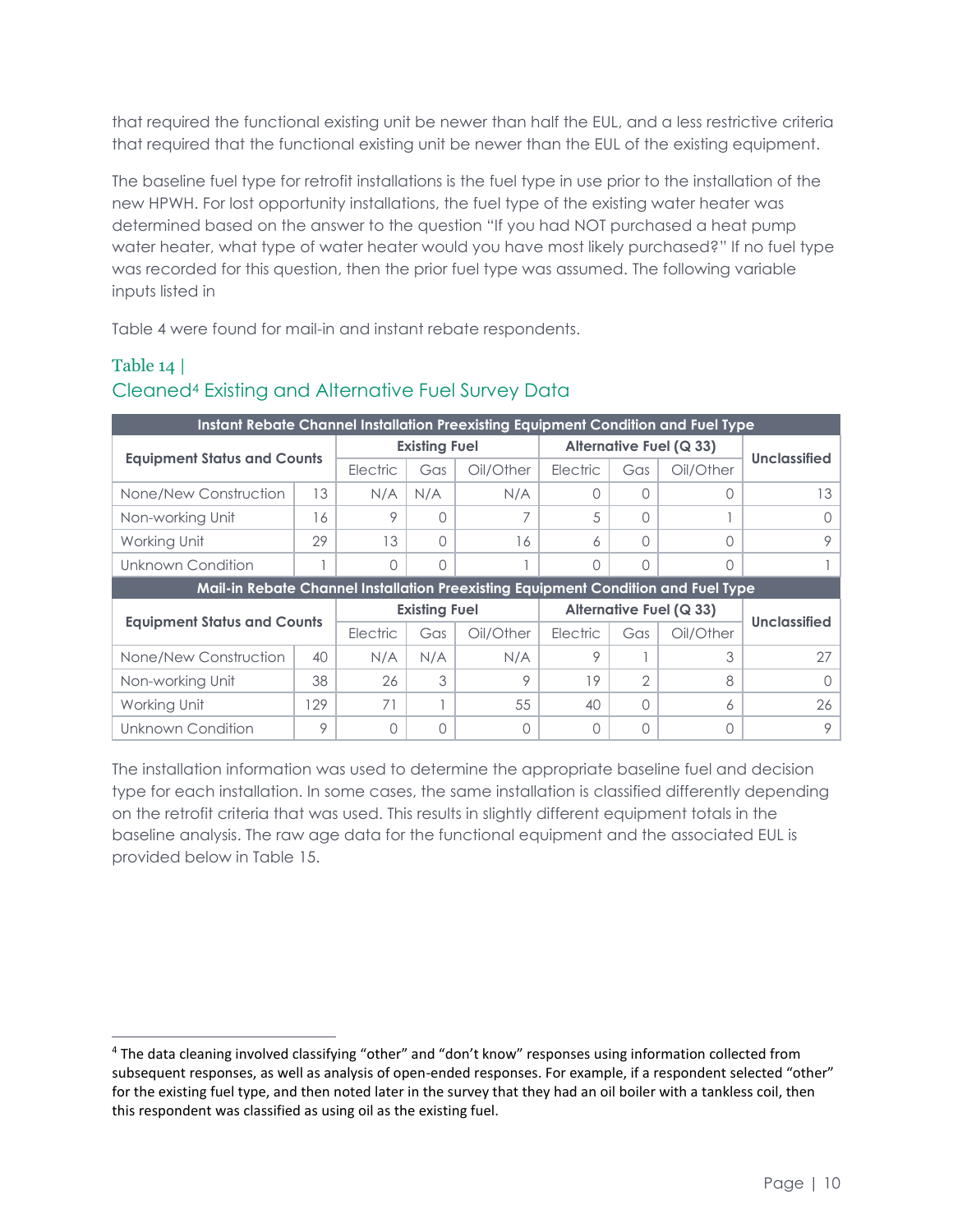## Table 15 | Age of Functional Units

| <b>Instant Rebate: Age of Functional Units</b> |                          |                  |                  |                          |              |                       |                |  |  |  |
|------------------------------------------------|--------------------------|------------------|------------------|--------------------------|--------------|-----------------------|----------------|--|--|--|
| <b>Decision Type</b>                           | $\leq 2$<br><b>Years</b> | $2 - 5$<br>years | $5 - 8$<br>years | $8 - 12$<br>years        | >12<br>years | <b>Unknown</b><br>Age | Total          |  |  |  |
| Tank (13 year EUL)                             |                          |                  | $\overline{2}$   | 4                        | 8            | $\overline{2}$        | 18             |  |  |  |
| Tankless (25 year EUL)                         |                          | $\cap$           | Λ                |                          | 6            | 3                     |                |  |  |  |
| Unknown Type                                   | 0                        | $\bigcap$        | Λ                | 0                        | $\Omega$     | $\Omega$              |                |  |  |  |
| Total                                          | $\overline{2}$           |                  | $\overline{2}$   | 5                        | 14           | 5                     | 29             |  |  |  |
| <b>Mail-in Rebate: Age of Functional Units</b> |                          |                  |                  |                          |              |                       |                |  |  |  |
|                                                |                          |                  |                  |                          |              |                       |                |  |  |  |
| <b>Decision Type</b>                           | < 2<br>Years             | $2 - 5$<br>years | $5 - 8$<br>years | $8 - 12$<br><b>years</b> | >12<br>years | <b>Unknown</b><br>Age | Total          |  |  |  |
| Tank (13 year EUL)                             |                          | 10 <sup>°</sup>  | 9                | 22                       | 33           | 3                     | 78             |  |  |  |
| Tankless (25 year EUL)                         | $\overline{2}$           | $\overline{6}$   | $\overline{4}$   | 6                        | 20           | 11                    | 49             |  |  |  |
| Unknown Type                                   | 0                        | $\bigcap$        | $\cap$           | $\Omega$                 | $\bigcap$    | $\overline{2}$        | $\overline{2}$ |  |  |  |

In some cases, it was not possible to classify the retrofit class for a specific unit under different retrofit criteria. For example, a tankless unit with an EUL of 13 years that is reported to be between 5-8 years old would be considered a retrofit under the less restrictive criteria. Under the more restrictive criteria, this unit would be excluded from the analysis, because the reported age range covers units that are between 5-6 years old (retrofit) and 7-8 yeas (lost opportunity). Tankless units older than 12 years were also excluded from the analysis under the less restrictive retrofit criteria as it is not certain that they are less than 25 years old.

#### **4.2.1 Instant Rebate Channel**

The baseline data for the instant rebate channel is shown in Table 16 below. If retrofit criteria are applied that require an age less than the existing equipment EUL, then approximately 32% of the installations would be considered a retrofit, while the rest would be considered a lost opportunity installation. That percentage drops to 8% when the age of the existing equipment is required to be less than 50% of the EUL. Under this more-restrictive criteria existing tank units would have to be less than six years old, and the tankless water heaters would have to be less than 12 years old to be considered retrofits. As noted above, the specific retrofit criteria change the number of units that can be definitively classified as retrofits, resulting in slightly different totals between the Age of Functional Unit total counts and the counts in each retrofit criteria case.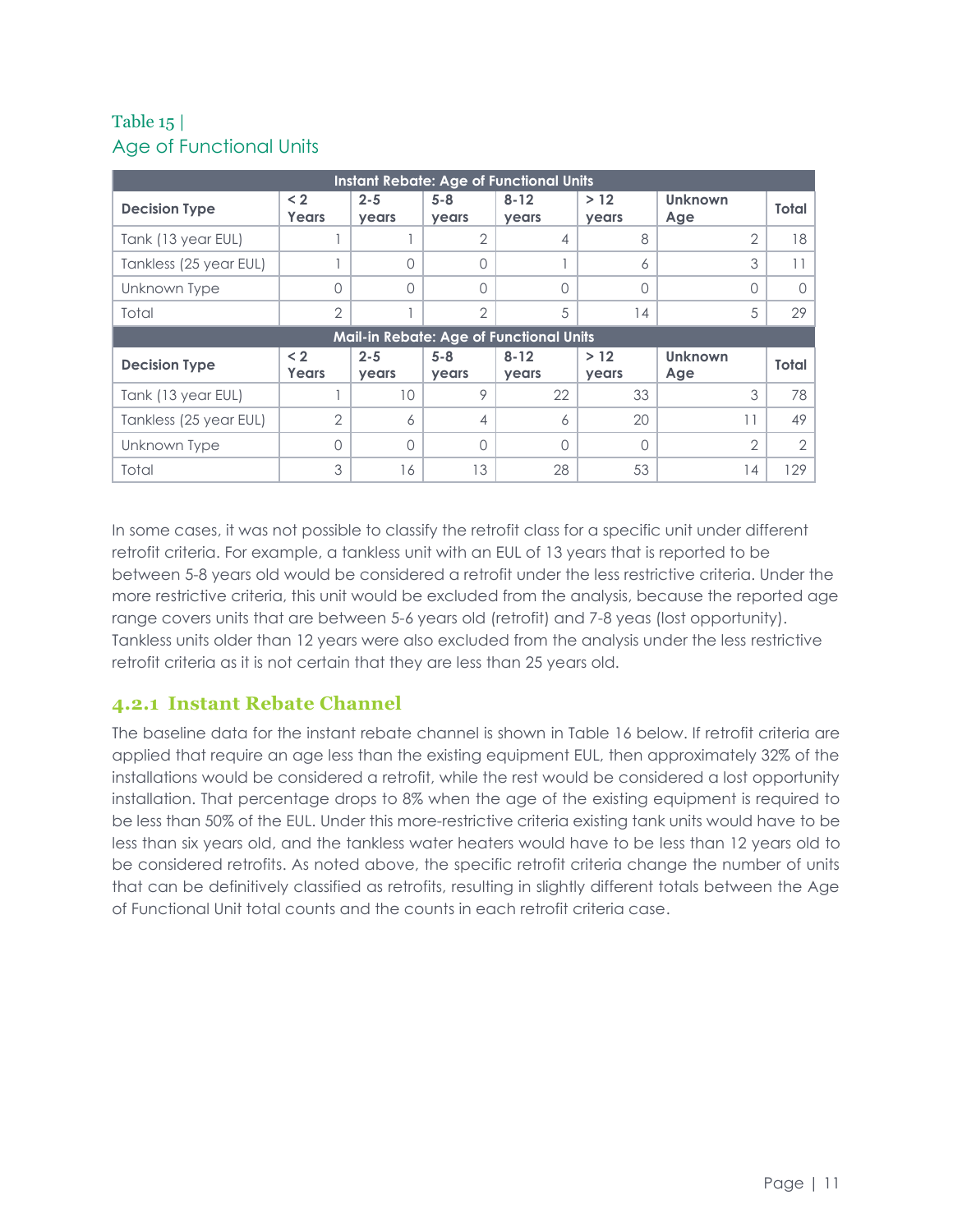## Table 16 | Instant Rebate Retrofit Breakout by Criteria

| Instant Rebate Channel Equipment Baselines Less Restrictive Retrofit Criteria |                 |                |                 |     |           |  |  |  |  |
|-------------------------------------------------------------------------------|-----------------|----------------|-----------------|-----|-----------|--|--|--|--|
| <b>Decision Type</b>                                                          | Variable        | Total          | <b>Electric</b> | Gas | Oil/Other |  |  |  |  |
|                                                                               | a               | 23             |                 | ∩   |           |  |  |  |  |
| Lost Opportunity                                                              | b               |                | 8               | ∩   |           |  |  |  |  |
| Retrofit                                                                      | C               | 11             | 6               | ∩   | .5        |  |  |  |  |
| Total                                                                         | R               | 34             | 21              | ∩   | 13        |  |  |  |  |
| Instant Rebate Channel Equipment Baselines More Restrictive Retrofit Criteria |                 |                |                 |     |           |  |  |  |  |
|                                                                               |                 |                |                 |     |           |  |  |  |  |
| <b>Decision Type</b>                                                          | <b>Variable</b> | Total          | <b>Electric</b> | Gas | Oil/Other |  |  |  |  |
|                                                                               | a               |                | 11              | ∩   | 13        |  |  |  |  |
| Lost Opportunity                                                              | b               | 33             | 8               | ∩   |           |  |  |  |  |
| Retrofit                                                                      | C               | $\overline{4}$ | $\mathcal{P}$   | ∩   | 2         |  |  |  |  |

Under either scenario for retrofit classification, a slight majority of the baseline equipment has an electric baseline, while slightly less than half of the baseline equipment would be oil or propane for the instant rebate channel. No units that used gas as the existing or alternative fuel were retrofit through the instant rebate channel based on the survey data. These data are broken out on a percentage basis below in Table 17.

## Table 17 | Instant Rebate Retrofit Breakout Percentages

| Instant Rebate Channel Equipment Baselines Less Restrictive Retrofit Criteria |                 |       |           |              |  |  |  |  |
|-------------------------------------------------------------------------------|-----------------|-------|-----------|--------------|--|--|--|--|
| <b>Decision Type</b>                                                          | <b>Electric</b> | Gas   | Oil/Other | <b>Total</b> |  |  |  |  |
| Lost Opportunity                                                              | 44%             | 0%    | 24%       | 68%          |  |  |  |  |
| Retrofit                                                                      | 18%             | 0%    | 15%       | 32%          |  |  |  |  |
| Total                                                                         | 62%             | $0\%$ | 38%       | 100%         |  |  |  |  |
| Instant Rebate Channel Equipment Baselines More Restrictive Retrofit Criteria |                 |       |           |              |  |  |  |  |
| <b>Decision Type</b>                                                          | <b>Electric</b> | Gas   | Oil/Other | <b>Total</b> |  |  |  |  |
| Lost Opportunity                                                              | 53%             | 0%    | 39%       | 92%          |  |  |  |  |
| Retrofit                                                                      | 3%              | 0%    | $6\%$     | 8%           |  |  |  |  |
| Total                                                                         | 56%             | 0%    | 44%       | $100\%$      |  |  |  |  |

The free-ridership rate of the retrofit participants did not change significantly depending on the retrofit criteria. The results are shown below in table 18. The overall sample size is small for this subset of respondents, but the free-ridership rates of 19.3% and 15.6% for the less and more restrictive criteria, respectively, are both below the 23% free-ridership rate reported for the instant rebate channel overall.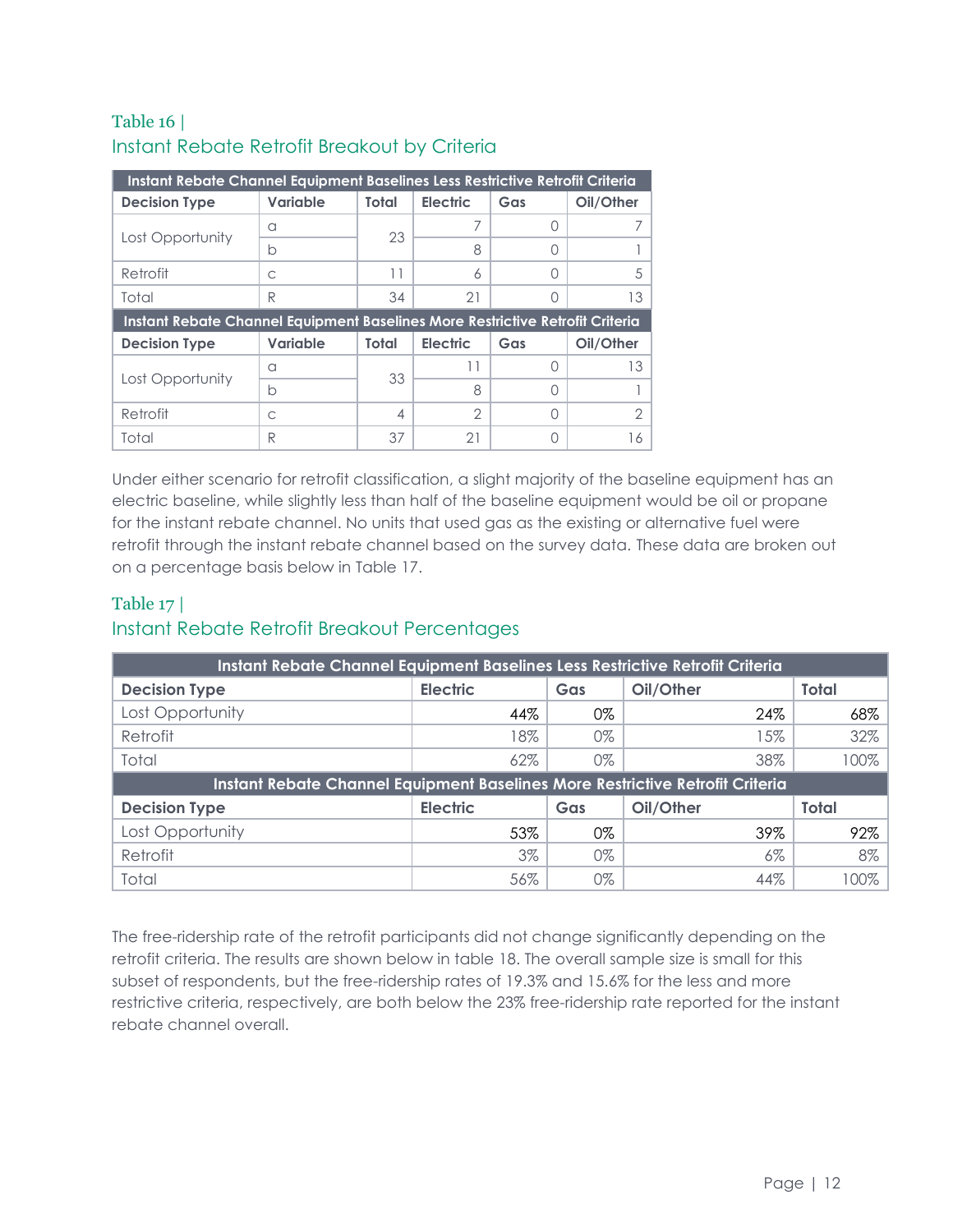#### Table 18 | Instant Rebate Free-ridership by Retrofit Criteria

| Instant Rebate Retrofit Free-ridership for More and Less Restrictive Requirements |             |             |                  |                |  |  |  |  |
|-----------------------------------------------------------------------------------|-------------|-------------|------------------|----------------|--|--|--|--|
| <b>Program Channel</b>                                                            | Sample Size | l Intention | <b>Influence</b> | Free-rider $%$ |  |  |  |  |
| Less Restrictive                                                                  |             | $13.6\%$    | 5.7%             | 19.3%          |  |  |  |  |
| More Restrictive                                                                  | $\Delta$    | $12.5\%$    | 3.1%             | 15.6%          |  |  |  |  |

## **4.2.2 Mail-in Rebate Channel**

The baseline data for the mail-in rebate channel is shown in Table 19. If retrofit criteria are applied that require an age less than the existing equipment EUL, then approximately 31% of the installations would be considered a retrofit, while the rest would be considered a lost opportunity installation. That percentage drops to 19% when the age of the existing equipment is required to be less than 50% of the EUL. As noted above, the specific retrofit criteria change the number of units that can be definitively classified as retrofits, resulting in slightly different totals between the Age of Functional Unit total counts and the counts in each retrofit criteria case.

| Mail-in Rebate Channel Equipment Baselines Less Restrictive Retrofit Criteria |                 |       |                 |     |           |  |  |  |
|-------------------------------------------------------------------------------|-----------------|-------|-----------------|-----|-----------|--|--|--|
| <b>Decision Type</b>                                                          | <b>Variable</b> | Total | <b>Electric</b> | Gas | Oil/Other |  |  |  |
|                                                                               | a               |       | 39              | 3   | 12        |  |  |  |
| Lost Opportunity                                                              | b               | 116   | 50              | 3   | 9         |  |  |  |
| Retrofit                                                                      | C               | 53    | 33              |     | 19        |  |  |  |
| Total                                                                         | R               | 169   | 122             | 7   | 40        |  |  |  |
| Mail-in Rebate Channel Equipment Baselines More Restrictive Retrofit Criteria |                 |       |                 |     |           |  |  |  |
| <b>Decision Type</b>                                                          | Variable        | Total | <b>Electric</b> | Gas | Oil/Other |  |  |  |
|                                                                               |                 |       |                 |     |           |  |  |  |
|                                                                               | a               |       | 29              | 2   | 21        |  |  |  |
| Lost Opportunity                                                              | b               | 125   | 57              | 3   | 13        |  |  |  |
| Retrofit                                                                      | C               | 29    | 11              | ∩   | 18        |  |  |  |

#### Table 19 | Mail-in Rebate Retrofit Breakout by Criteria

Under either scenario for retrofit classification, most of the baseline equipment is electric: approximately 73% of the baseline equipment would be electric under the less restrictive criteria, and approximately 63% for the more restrictive criteria. Less than 5% of the baseline equipment would be gas under either criteria, and the oil/other fuels account for approximately a quarter to a third of the baseline equipment for the mail-in rebate channel. This data is broken out on a percentage basis below in Table 20.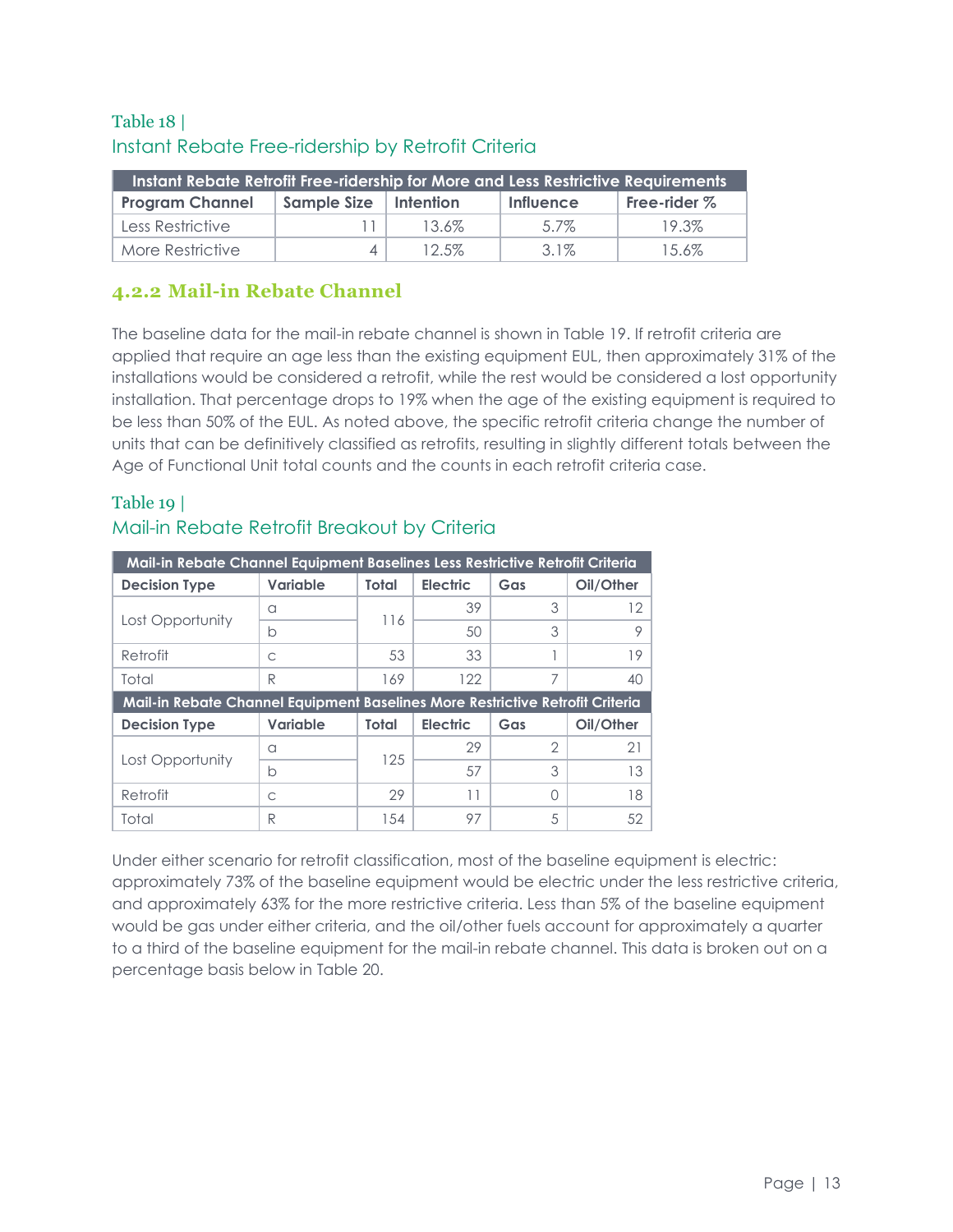### Table 20 | Mail-in Rebate Retrofit Breakout Percentages

| Mail-in Rebate Channel Equipment Baselines Less Restrictive Retrofit Criteria |                 |       |           |              |  |  |  |  |
|-------------------------------------------------------------------------------|-----------------|-------|-----------|--------------|--|--|--|--|
| <b>Decision Type</b>                                                          | <b>Electric</b> | Gas   | Oil/Other | <b>Total</b> |  |  |  |  |
| Lost Opportunity                                                              | 53%             | 4%    | l 2%      | 69%          |  |  |  |  |
| Retrofit                                                                      | 20%             | 1%    | 11%       | 31%          |  |  |  |  |
| Total                                                                         | 73%             | $4\%$ | 23%       | 100%         |  |  |  |  |
| Mail-in Rebate Channel Equipment Baselines More Restrictive Retrofit Criteria |                 |       |           |              |  |  |  |  |
| <b>Decision Type</b>                                                          | <b>Electric</b> | Gas   | Oil/Other | <b>Total</b> |  |  |  |  |
| Lost Opportunity                                                              | 56%             | 3%    | 22%       | 81%          |  |  |  |  |
| Retrofit                                                                      | 7%              | 0%    | 12%       | 19%          |  |  |  |  |
| Total                                                                         | 63%             | $3\%$ | 34%       | 100%         |  |  |  |  |

Taken as a whole, a significant portion of the mail-in HPWH installations are retrofit installations. Roughly a quarter to a third of the HPWH installations represent a shift away from delivered fuels toward electricity for domestic hot water.

The free-ridership rate of the retrofit participants did not change significantly depending on the retrofit criteria. The results are shown below in table 21. Of the 53 less restrictive retrofit installations, 6 did not complete the free-ridership portion of the survey, leaving 47 free-ridership scores for this category. Of the 29 more restrictive retrofit installations, 3 did not complete the free-ridership portion of the survey, leaving 26 free-ridership scores for this category. The freeridership rates of 7.7% and 3.8% for the less and more restrictive criteria are both below the 8% free-ridership rate reported for the instant rebate channel overall.

## Table 21 | Mail-in Free-ridership by Retrofit Criteria

| Mail-in Rebate Retrofit Free-ridership for More and Less Restrictive Requirements |             |           |                  |                |  |  |  |  |
|-----------------------------------------------------------------------------------|-------------|-----------|------------------|----------------|--|--|--|--|
| <b>Program Channel</b>                                                            | Sample Size | Intention | <b>Influence</b> | Free-rider $%$ |  |  |  |  |
| Less Restrictive                                                                  | 47          | .5.3%     | $2.4\%$          | 7.7%           |  |  |  |  |
| More Restrictive                                                                  | 26          | I .OZ     | $2.9\%$          | 3.8%           |  |  |  |  |

# 4.3 Low-Income Participation Findings

The survey results showed similar outcomes for both the mail-in and instant rebate delivery channels. Of the 216 mail-in delivery respondents, 31 did not know the household characteristics such as family income or household size, nine declined to answer, and one declined to answer but indicated that they participated in other low-income programs. Of the 176 respondents classified by income, 25 were low-income, and 151 were non-low-income. On a percentage basis, 14% of the income classified respondents were low-income.

For the instant rebate channel, of the 59 instant rebate respondents, none reported that they did not know their household income or size, two declined to answer the household income questions and did not report participating in other low-income programs. Two others declined to answer the household income question, but indicated that they participated in other low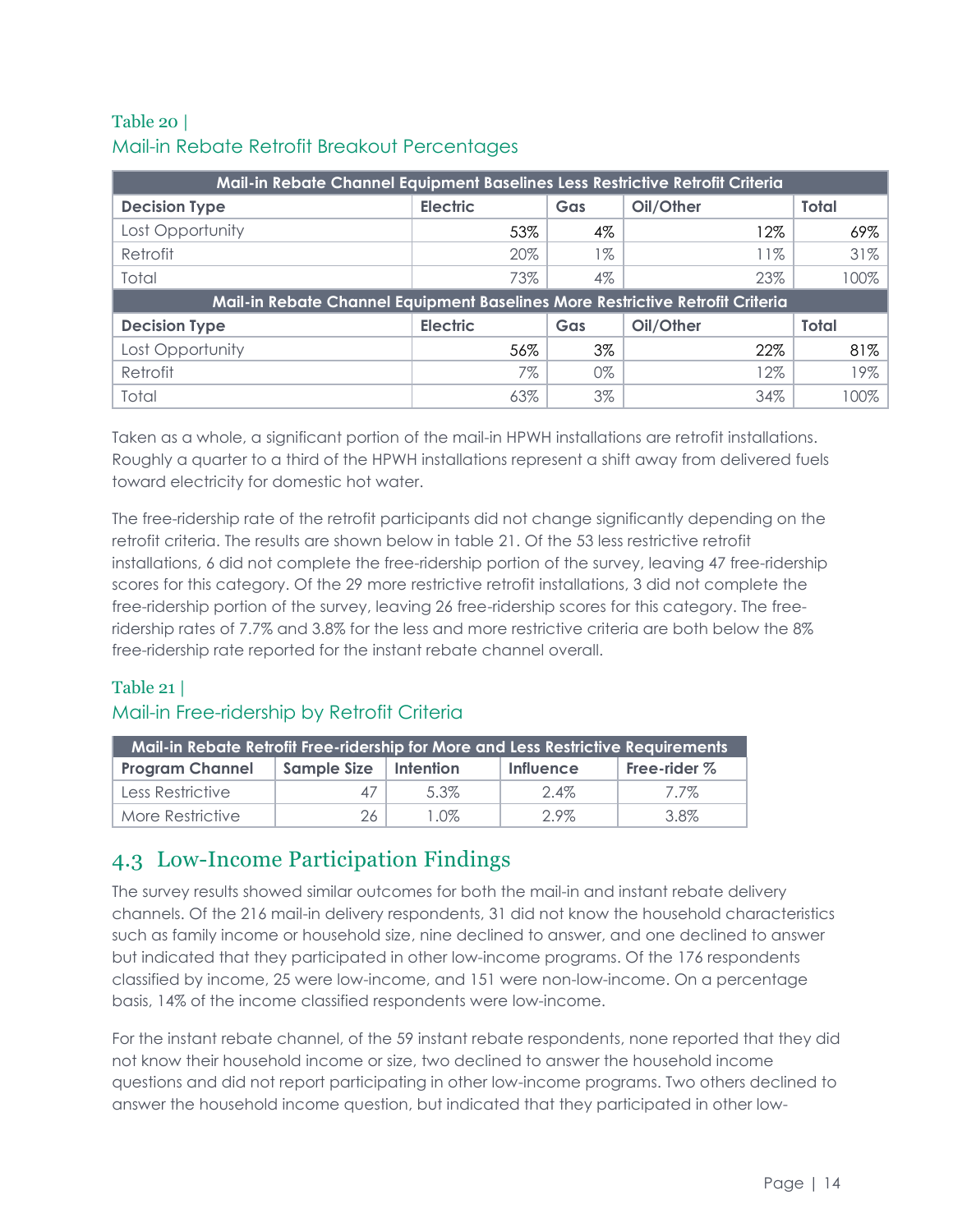income programs. Of the 57 respondents classified by income status, eight were low-income, and 49 were not low-income. On a percentage basis, 14% of the respondents that provided income information were low-income for the instant rebate channel. These results are summarized in table 22.

#### Table 22|

# Low-Income Participants by Delivery Channel

| <b>Delivery</b><br><b>Channel</b> | Total<br>respondents | Decline/<br><b>Don't Know</b><br><b>Income</b><br><b>Status</b> | Not low-<br><i>income</i> | Low-income | . Low-income $\%$ of<br>respondents providing<br>income data |
|-----------------------------------|----------------------|-----------------------------------------------------------------|---------------------------|------------|--------------------------------------------------------------|
| Mail-in                           | 216                  | 40                                                              | $5^{\circ}$               |            | $14.2\%$                                                     |
| Instant                           | 59                   |                                                                 | 49                        |            | 4.0%                                                         |

# 5. Efficiency Maine and Peer Program Comparison

In addition to the HPWH survey, Efficiency Maine staff compiled information about the performance of peer heat pump water heater program performance, which is used as a touchstone for baseline and free-ridership rates in Maine. Overall, the survey effort showed relatively low free-ridership rates for program respondents. The rate of HPWH installations in Maine is substantially higher than in neighboring regions, and shows a substantial increase over time as program activity in Maine has continued to ramp.

# 5.1 Peer program performance

[Table i](#page-15-0)llustrates a state-by-state comparison of heat pump water heater (HPWH) program performance, cross-referenced with program specifics, state characteristics, and sales per residential electric customer. The data was drawn from direct outreach to program administrators, program evaluation reports sent by other program managers, the U.S. Energy Information Administration (EIA), and the Consortium for Energy Efficiency (CEE). Adoption rates per program are anonymous in CEE's reports, but some data was accessible through direct outreach to program managers.

Of the 121 CEE member programs administering residential water heating programs, 55 of them incentivize HPWHs. According to CEE's *2018 Overview of Residential Water Heating Programs in the U.S. and Canada*, most incentive recipients across water heating technologies are downstream consumers, with 13 out of 44 member programs offering midstream/downstream incentives. The most common water heating product covered by these programs are HPWHs (33%), followed by gas tankless (24%) and gas storage (22%). Almost all the volume of HPWH units sold outside of Maine were driven by Efficiency Vermont, Energize Connecticut, NH Electric Coop, and Mass Save. It should be noted that this data is not nationally inclusive, as CEE's data is limited to the 44 member programs who supplied unit rebate information.

Incentive levels for HPWHs range from \$150 to \$1,000 across the country, but \$600 to \$750 are the most common rebate amounts among the top performing New England states.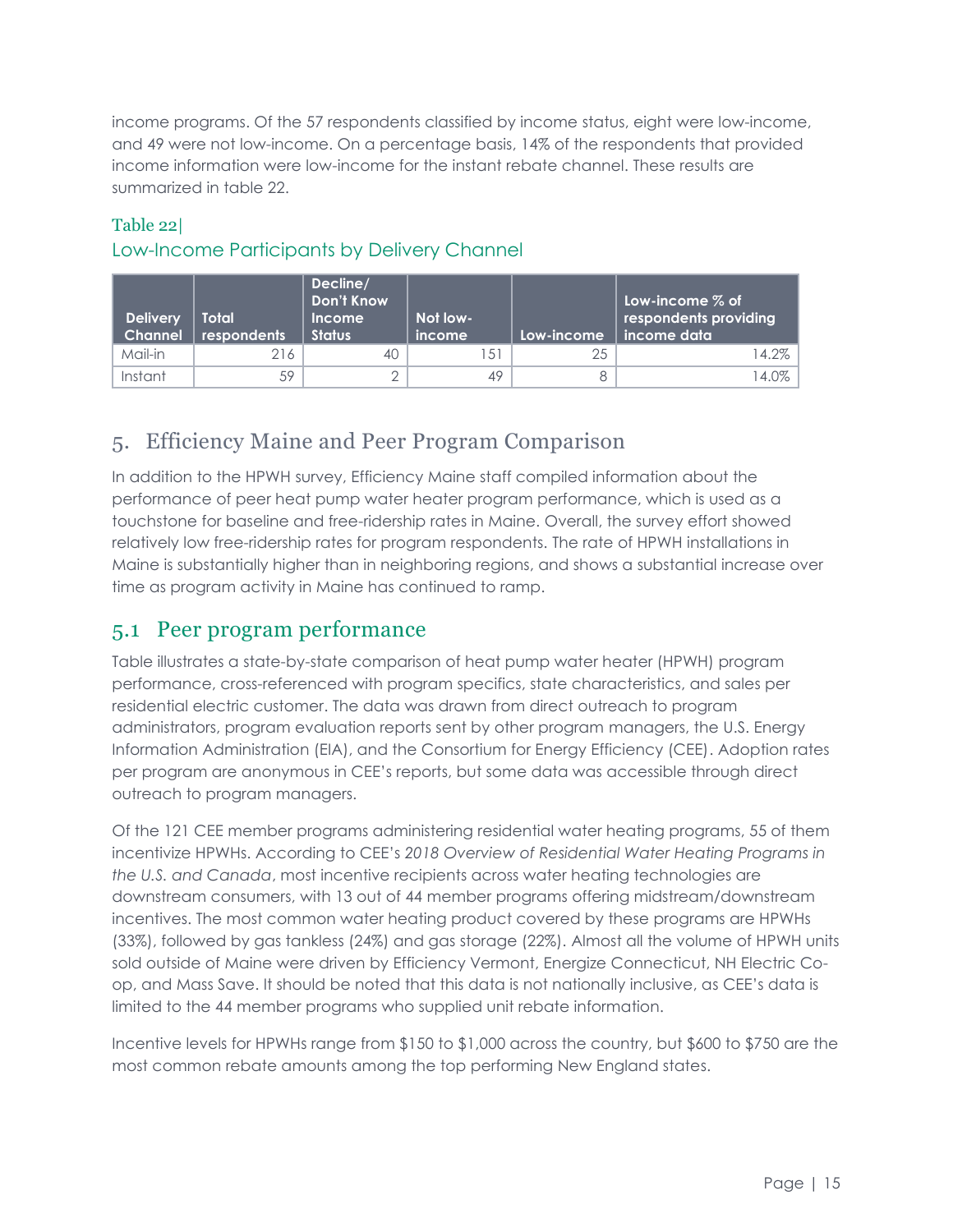## <span id="page-15-0"></span>Table 103 | Peer Program Characteristics

| Program<br>Administrator       | <b>State</b> | Incentive<br><b>Structure</b>                                                                             | <b>Incentivized Units</b><br>Per Year (not<br>including low-<br>income<br>programs)                                      | <b>Number of Residential</b><br><b>Electric Customers</b><br><b>Served by Program</b><br>Administrator (2018) <sup>5</sup> | <b>Annual sales</b><br>per 1,000<br><b>Residential</b><br><b>Customers</b><br><b>Served (2018)</b> |
|--------------------------------|--------------|-----------------------------------------------------------------------------------------------------------|--------------------------------------------------------------------------------------------------------------------------|----------------------------------------------------------------------------------------------------------------------------|----------------------------------------------------------------------------------------------------|
| Efficiency<br>Maine            | <b>ME</b>    | \$750 Mail-in<br>(downstream);<br>\$750 Instant<br>(midstream)                                            | $2013 - 281$<br>$2014 - 2,035$<br>$2015 - 2,325$<br>$2016 - 2,656$<br>$2017 - 4,238$<br>$2018 - 5,536$<br>$2019 - 5,530$ | 593,568                                                                                                                    | 9.3                                                                                                |
| Efficiency<br>Vermont          | VT           | \$300-\$600 Mail-in<br>(downstream);<br>\$300-\$600 Instant<br>(midstream)                                | $2013 - 16$<br>$2014 - 1,016$<br>$2015 - 2,221$<br>$2016 - 2,268$<br>$2017 - 1,901$<br>$2018 - 1,998$                    | 287,952                                                                                                                    | 6.9                                                                                                |
| Energize<br>Connecticut        | <b>CT</b>    | \$750 Mail-in<br>(downstream);<br>\$750 Instant<br>(midstream and<br>retail with address<br>verification) | $2017 - 1,657$<br>$2018 - 1,401$                                                                                         | 1,056,979                                                                                                                  | 1.3                                                                                                |
| <b>Mass Save</b>               | <b>MA</b>    | \$600 Mail-in<br>(downstream);<br>\$750 if unit is larger<br>than 55 gallons                              | $2017 - 1,502$<br>$2018 - 1,412$                                                                                         | 1,307,430                                                                                                                  | 1.1                                                                                                |
| <b>NH Electricity</b><br>Co-op | <b>NH</b>    | \$300 Mail-in<br>(downstream) in<br>2018:<br>Rebate raised to<br>\$750 in 2019                            | $2018 - 81$                                                                                                              | 70,261                                                                                                                     | 1.1                                                                                                |

Heat pump water heater penetration by state along with the corresponding rebate amounts are illustrated graphically in [Figure 1.](#page-16-0) While Efficiency Maine both offered the largest rebates and yielded the highest penetration rate among New England states, rebate amount and penetration rate do not seem to be directly correlated in all cases. Connecticut offered the same rebate as Maine but had significantly lower penetration, while Vermont found notable success with a lower rebate. This demonstrates that the structure of the rebate and program delivery likely have influence on the overall customer participation.

<sup>5</sup> EIA, "2018 Utility Bundled Retail Sales- Residential," [Online]. Available: https://www.eia.gov/electricity/sales\_revenue\_price/.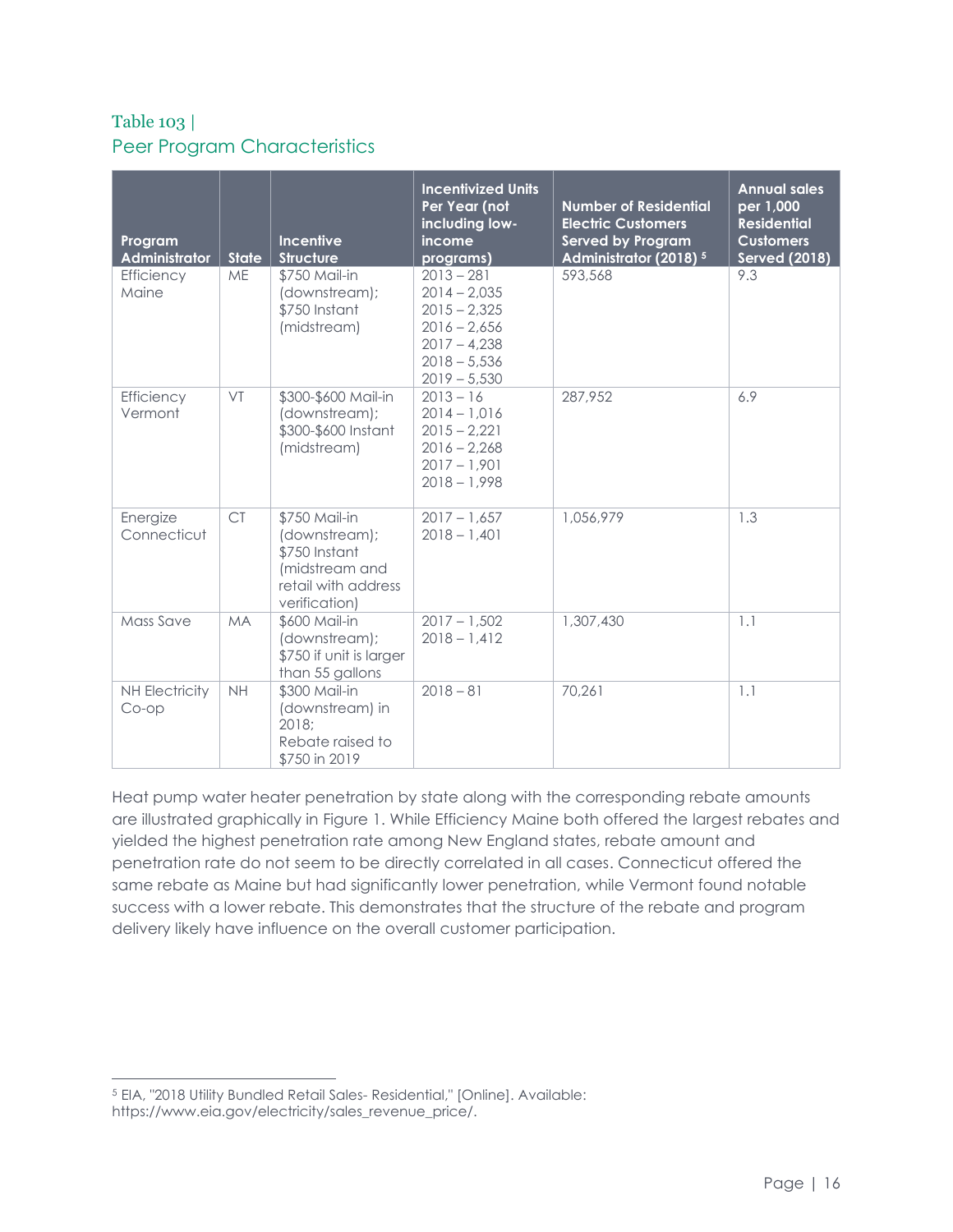

### <span id="page-16-0"></span>Figure 1 | HPWH Penetration and Rebates by State

In 2019, Efficiency Maine incentivized 5,530 residential HPWHs at \$750 each using both a mail-in and instant rebate program. Maine also administered a small direct install program to install HPWHs in low-income residences for the full price of the installation. Maine completed 451 of these low-income installs in 2019, at an average cost of \$1,562 per household. The results of these programs position Maine as a national leader in HPWH installations, despite serving less than 600,000 residential electric customers. Maine's HPWH penetration can be further appreciated through a national comparison. ENERGY STAR tracks market penetration of HPWHs among all electric water heaters shipped each year, currently estimating that HPWHs have just a 2% market share nationally<sup>6</sup>. We estimate that there are over 550,000 water heaters in the state of Maine, around 138,000 of which are electric resistance. Assuming a 10-year useful life for water heaters, the current rate of HPWH rebates suggests that Maine is replacing nearly 10% of all burnt out water heaters with HPWHs, or roughly 40% of all electric water heaters sold in the state. This is an estimated 20 times greater than the national HPWH market share and does not account for the low-income installations that Efficiency Maine does on top of its retail and distributor programs.

It is important to consider free-riders when examining program participation. West Hill Energy and Computing had previously estimated the free-ridership rate among Efficiency Maine's HPWH

<sup>6</sup> ENERGY STAR, "ENERGY STAR Unit Shipment and Market Penetration Report Calendar Year 2018 Summary," [Online]. Available:

https://www.energystar.gov/ia/partners/downloads/unit\_shipment\_data/2018/2018%20Unit%20Shipment%2 0Data%20Summary%20Report%20.pdf?ff4f-7d06.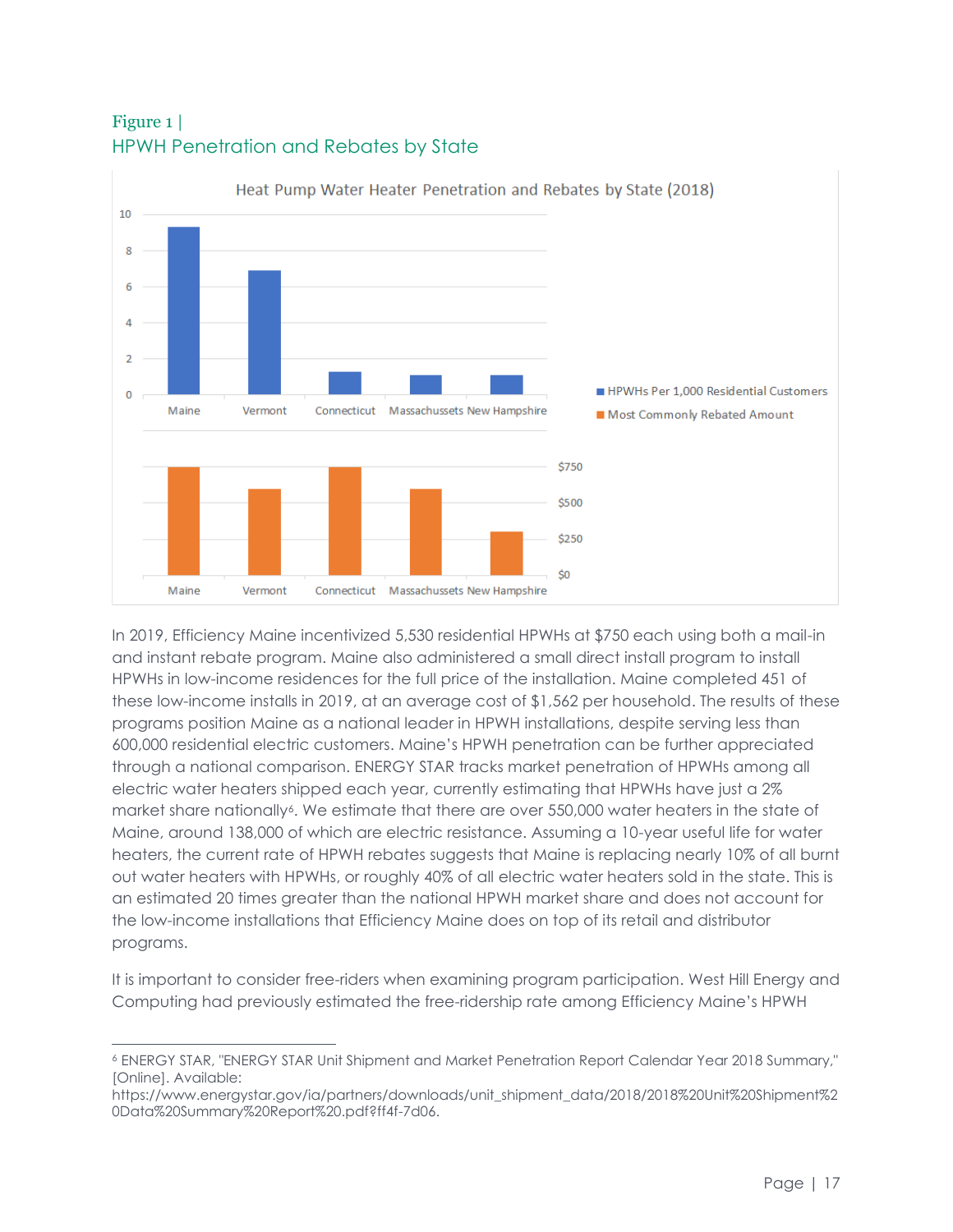program participants from a similar self-reported survey to the one used in this study. West Hill found a significantly higher free-ridership rate, at a combined 31% of all participants<sup>7</sup>. This number was believed to be high and prompted the second look in this evaluation. The first evaluation likely overestimated free-ridership because respondents were surveyed several months to several years beyond their initial purchase, and captured respondents who had received different rebate levels ranging from \$600-\$750. This new evaluation only examines customers who participated within the last six months of being surveyed and who all received the same \$750 rebate. Removing the variability of the rebated amount and surveying participants when the purchase is still fresh in their mind should result in a more accurate net-togross analysis. We wanted to compare these free-ridership findings to similar evaluations that were conducted for both Connecticut and Massachusetts in July of 2018. West Hill Energy and Computing evaluated five measures independently in Connecticut's residential program, including its HPWH program.

Connecticut's evaluation relied on survey responses to estimate the intent<sup>8</sup> of and program influence<sup>9</sup> on customers, contractors, and distributors to account for the free-ridership of all market actors. A similar methodology was followed by NMR Group, Inc. in Massachusetts. The results of these evaluations in addition to the HPWH sales in 2018 for both states are compared to the state of Maine in table 24. The free-ridership rates found in Connecticut and Massachusetts was notably higher than this evaluation has determined for Maine. These results are logical when put in context of per capita participation because of the definition of the intent portion of freeridership; there are a certain number of participants in these programs who would have always participated, regardless of an incentive to do so. Therefore, higher per capita participation in Maine should result in an overall lower free-ridership rate when compared to states with less participation.

<sup>7</sup> West Hill Energy and Computing, "Efficiency Maine Trust Heat Pump Water Heater Initiatives Impact Evaluation," 11 December 2019. [Online]. Available:

https://www.efficiencymaine.com/docs/WHEC\_EMT\_HPWH\_Impact\_Evaluation\_Full\_Report\_with\_Appendic es\_12\_11\_2019.pdf.

<sup>&</sup>lt;sup>8</sup> Intent estimates the portion of participants who would have always participated, regardless of an incentive

<sup>9</sup> Program influence estimates the portion of participants who would have never participated without an incentive